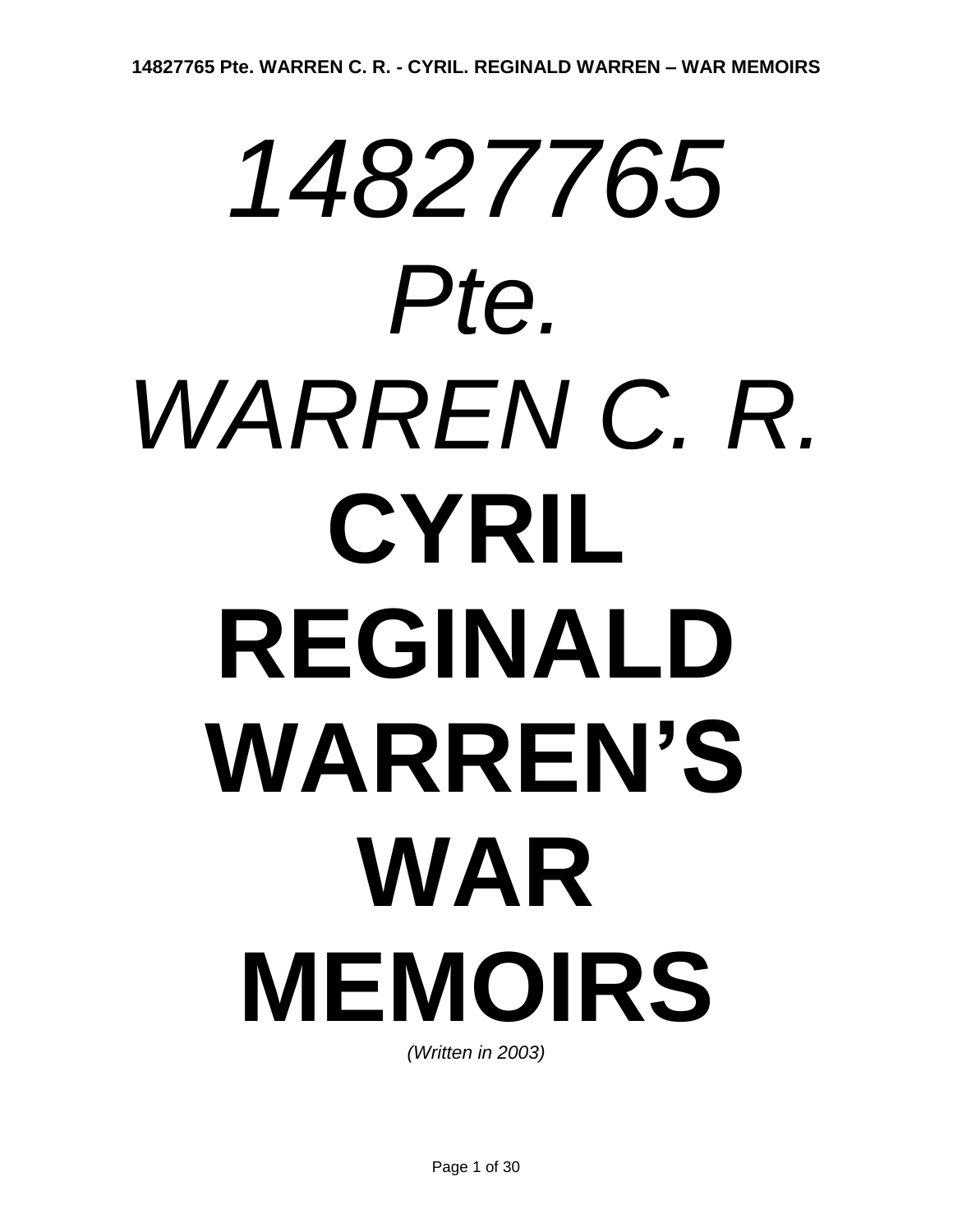# CHAPTER ONE: BACKGROUND INFORMATION

# **Personal history**

Family

- **Father:** Reginald William Warren. Born 24<sup>th</sup> October 1895, Lavenham, Suffolk. Died 1958.
- **Mother:** Eunice Blanche Pretoria Weston. Born 22<sup>nd</sup> March 1900, Harpenden, Hants. Died 1970.
- Married: Watford, 10<sup>th</sup> September 1923. Both worked at Watford Co-op.

I was born in Watford on 3<sup>rd</sup> March 1926. I had two sisters; Gladys and Brenda, both now deceased.

I married Rachael Millicent Mosley of Lea Green on 10<sup>th</sup>. March 1952. We had three children; Andrew, Keith and Helen. Rachael died in 2000.

## **Brief summary to 1939**

My family moved from Watford, 18 months after sister Gladys was born, to Matlock. Father and Mother had spent honeymoon in Matlock and immediately loved Derbyshire. There was a job vacancy in Matlock Co-op for a draper (Father's trade), published on a list in all Co-ops at the time. Father managed to get the job and we moved up to Lynholmes Road, Matlock. I started school at the county school above Lynholmes Road and eventually so did sister Gladys. When I was 7 years old we moved to Youlgrave. Sister Brenda born in Youlgrave 5-6 years later. Parents decided to start their own business – General Stores – in a rented shop. We lived in a flat above the shop on Church Street. Father eventually got a Morris 8 car and travelled round local villages selling various items from cases, knitting wool etc., so became known locally. (Rowsley one day, Winster, Birchover, Stanton-in-Peak etc.) Older people still remember Warren's Shop. Later my parents moved to Warren Carr and had a lock up, rented shop next to Youlgrave church, to which they travelled by car, via Stanton-in-Peak.

## **Wartime years 1939-1942**

This was a rough time for my parents as eventually rationing started (including petrol). You had to have coupons to buy most things (including sweets). I started work at Long Rake Spar Mine as an office boy at 7s 6d a week. I was 14 years old; this was 1940, the year of Dunkirk.

Things got grimmer, we now had blackout to contend with. Black curtains everywhere, especially over the shop door. You had a job to find your way up the main street in Pommy (the local nickname for Youlgrave, no-one is sure where it comes from) during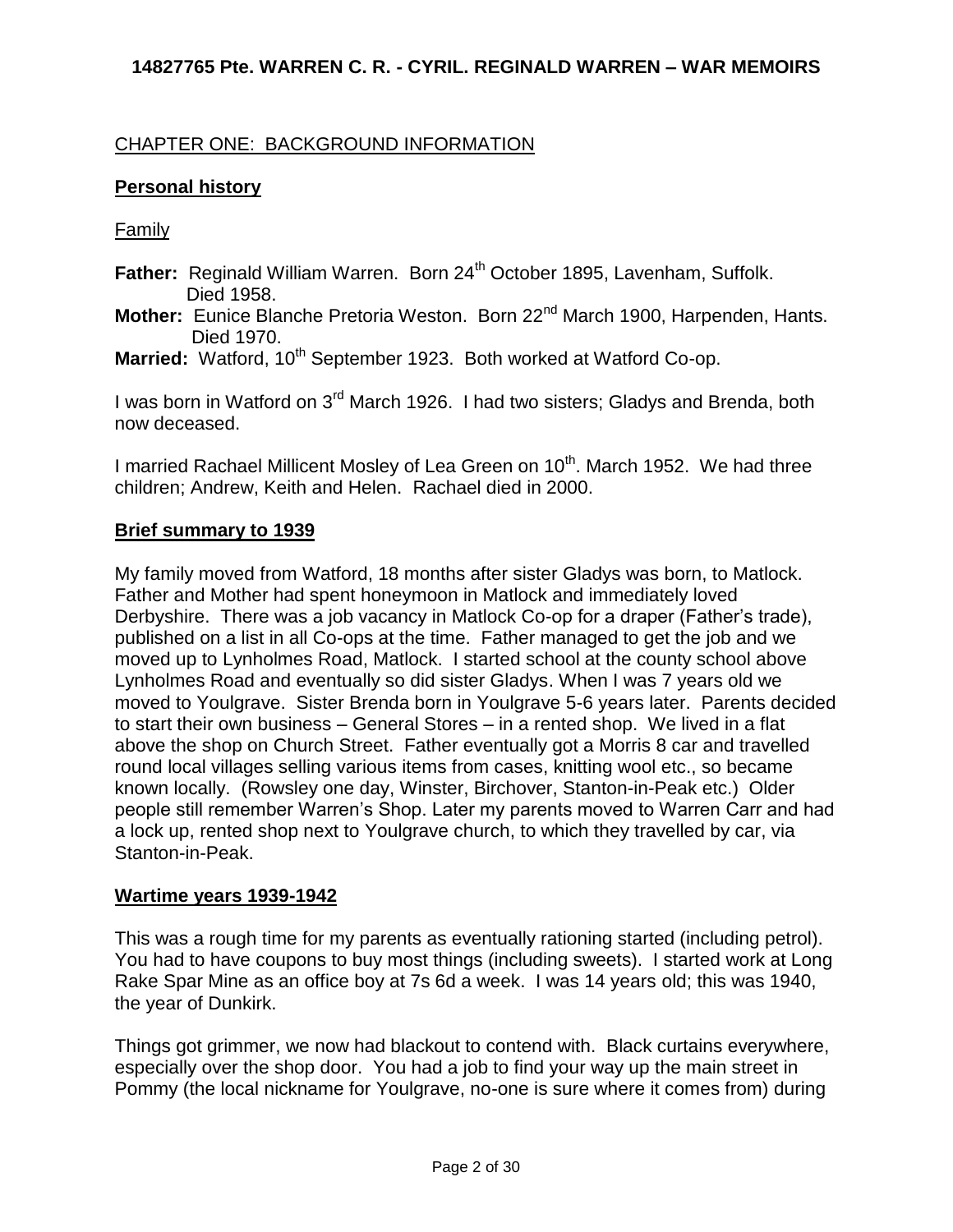the winter nights! We had two Wellington bomber crashes (training flights) one on Lathkill Dale near Conksbury Bridge and one at Middleton, on Bradford Dale. On the first one the crew baled out; the second one all the crew were killed they were New Zealanders. There is a plaque at Middleton.

We had German bombers over most nights, looking for Rowsley sidings, Derby and Sheffield. One dropped a bomb near Dales Farm on Conksbury and a load of incendiary bombs on the village. Two houses were hit, but there was not a lot of damage. People said at the time that the bomber saw a flashing light as a car came up the hill from Conksbury Bridge. Car lights were masked, but it was a job to let you see enough to drive by. We were finding burnt out bomb cases all round the village. My Saturdays at this time were spent with my school friend Frank Wilson, who was working at Mawstone Farm, helping out and was given a meal in payment. The evening was spent at the pictures, Pommy sometimes, but mostly Bakewell, walking there and back Conksbury way to save money.

During 1938/39/40 my sister Gladys and I were sent down to Grandma Weston in Watford for 2-3 weeks, during the school summer holidays. The shop tied down Father and Mother. We were taken by Father to Matlock Station where we were put in the charge of the guard, who seated us, then during the journey checked we were OK. As we reached London, he warned us to gather our things together and on arrival at St. Pancras station, helped us off the train and watched us make our way to the big clock at the end of the platform, where Grandma was waiting. We then went by Underground to Watford. We heard our first air-raid sirens during the last visit and our parents decided that was the very last visit.

I was in the Boy Scouts by this time and we used to go out collecting waste paper from the village, store it in the Scout hut, bale it in a baler, from where it was collected, for the War Effort! We used the Trek cart to collect the paper and even got to Middleton once or twice.

## **Official Army Record of Service**

| <b>RAF Reserve Service</b>         | $11/3/44 - 17/8/44$ |                                        |
|------------------------------------|---------------------|----------------------------------------|
| Bury St. Edmunds GSC               | 18/8/44 - 27/9/44   |                                        |
| <b>Royal Sussex</b>                | $28/9/44 - 13/4/45$ |                                        |
| Dorsets 43 <sup>rd.</sup> Division | $14/4/45 - 29/7/45$ |                                        |
| Devons Austria                     | $30/7/45 - 19/1/47$ | (Occupation Force)                     |
| Hants. Austria                     |                     | $20/1/47 - 19/2/48$ (Occupation Force) |
|                                    |                     |                                        |

(20/1/47 – (28/11/47 to 23/1/48: release leave)

Balance includes Army Reserve for 6 months. There was a chance that I could have been called up for the Korean War, but I was married by then and this occurred a lot later.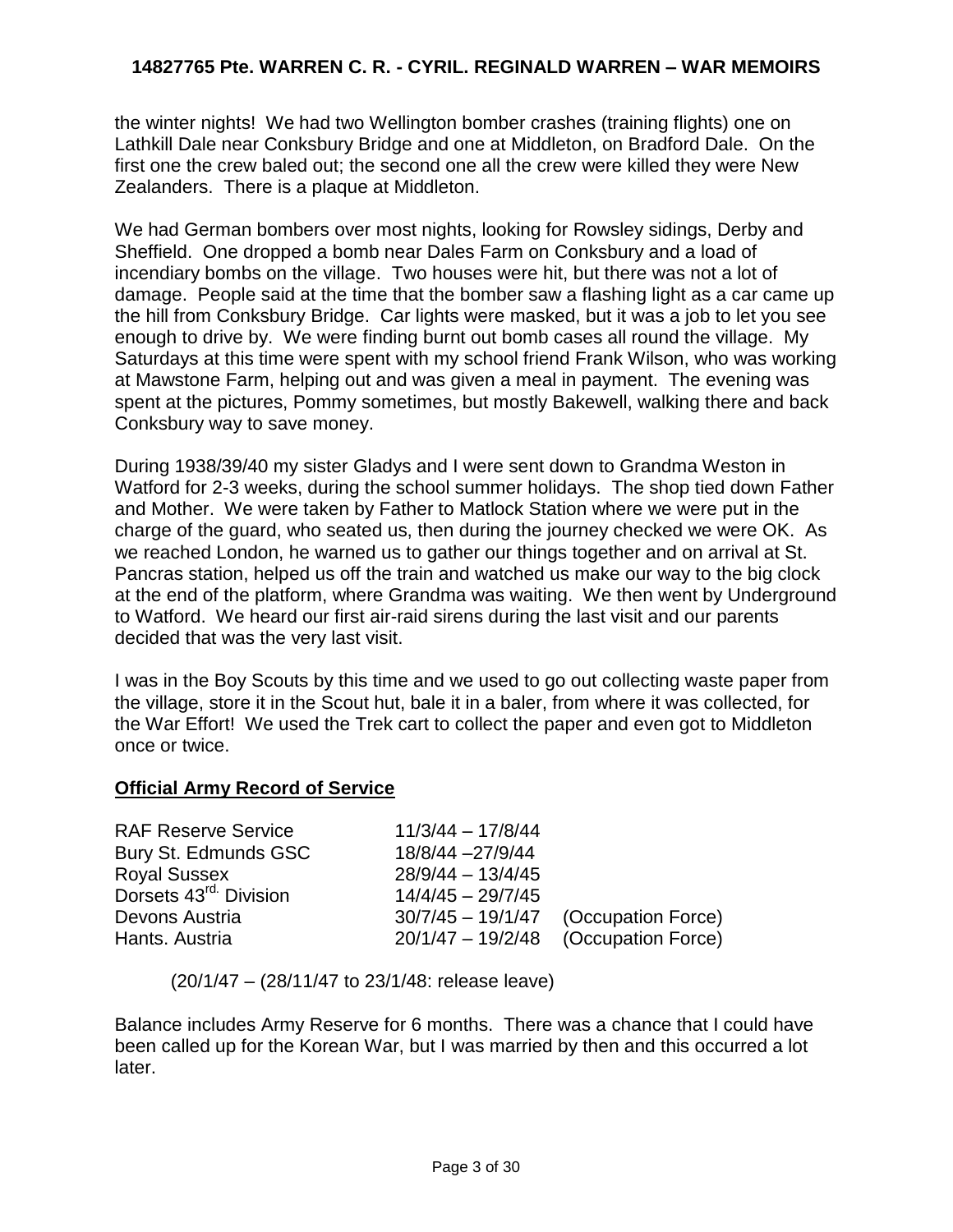## **List of abbreviations and army slang, with solutions, out of diaries**

**Pte** - *Private*; **L/Cpl –** *Lance Corporal*; **Cpl** – *Corporal*; **Sgt** – *Sergeant*; **CSM** – *Company Sergeant Major*; **RSM** – *Regimental Sergeant Major*.

**BD** – *battle dress*; **AA** - *anti aircraft*; **TCV** – *troop carrying vehicle (usually Bedford QL)*; **POW** – *prisoner of war*; **Battn** – *Battalion (about 1000 men)*; **Coy** – *Company (about 100 men)*; **Pltn** – *Platoon (about 30 men)*; **Sect** - *Section (10 men)*; **Regt** – *Regiment (tied to Counties, or specialists eg tanks)*; **P.T.** *physical training*; **Ammo** – *ammunition*; **Pukka** – *done properly*; **Stag** *guard duty*; **SP's** – *self propelled guns (field gun on tank chassis)*; **LMG** – *light machine gun (Bren gun)*; **A/Tk**  – *anti tank gun*; **25 pounder** – *standard British field gun (mobile)*; **VIP** – *very important person*; **MM** – *Military Medal*; **CO** – *Commanding Officer*; **Div** – *Division made up of infantry regiments plus tank and artillery regiments, a lot of men and equipment*; **RHU** – *reinforcement holding unit*;**HQ** – *Head Quarters*; **Demob** – *demobilisation, end of Army service.*

*NOTE: guard duty (unless on front line) was usually from 6pm to 6am and the system was 2hrs. on guard, 4hrs. in guardroom, trying to sleep. In other words you did 4hrs. in total on guard during that duty. You stayed fully dressed, of course.*

## **Equipment for soldiers**

Apart from the all important rifle, bayonet and helmet, we were issued with a webbing adjustable belt (I still have this in my gun cabinet, converted to take shotgun cartridges). Then all the webbing equipment to attach, ie two straps to go over the shoulders and crossed on the back, attached to the belt, front and back. Two pouches to hold ammunition etc. Water bottle. Small pack on side (used as a backpack, when in action. Large pack on back holding change of clothes, spare socks etc. Bayonet attached to belt. Gas cape, very useful, could be used as ground sheet to lie on. One woollen blanket, the ground sheet/gas cape was wrapped around this to keep it dry and wrapped around the large pack. One khaki battle dress (called best uniform). Trousers with various pockets, including a very small one at front to hold first aid bandage (a medical pad – yellow – attached to a long length of brown bandage). Blouse type top with pockets and flaps and buttons on end of sleeves (your Regt. badges and Divn. badges were sown on the top of the sleeves). Leather boots with 9 studs in each. Web anklets to wear over top of boots. One khaki beret with Regt. cap badge on. Three pairs cellular cotton drawers – pants. Two pairs cellular cotton singlets. Two pairs woollen vests (I never wore these, too itchy!) One khaki greatcoat (lucky me with plastic buttons, normally brass, which had to be polished.) One khaki jersey pullover. One pair denim overalls. Two rough wear khaki shirts (no collar at first, collars, with tie, later.) One pair gym shoes. Three pairs khaki wool socks. All the wearing apparel had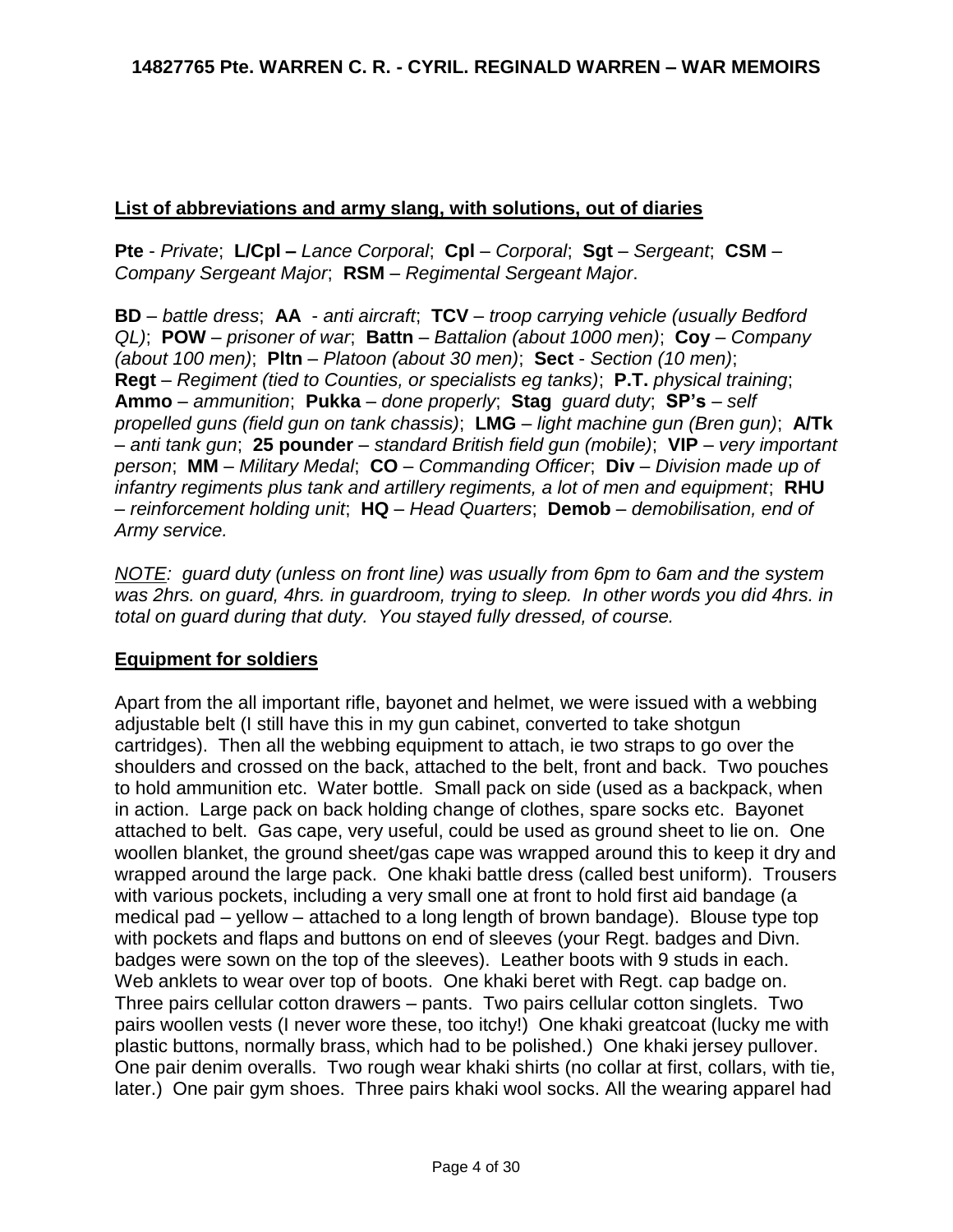to be marked with indelible ink with your last four Army numbers – **7765**. The point being that if you lost something you had to pay for the replacement. The common thing to happen was anything anybody lost was promptly "nicked" (pinched) from someone else. Hence marking everything as soon as you got it. We also had a kit bag to put everything in we did not need to carry. This was kept in the stores or on a backing up lorry, when on the move.

A small canvas pouch, called a "housewife" containing darning needle, small needle, small hank darning wool, small tube thread. In my diaries I mention sewing on badges and buttons and darning socks. We were allowed a certain time for wear and tear, but it was a bit extended!

For food, two aluminium dishes, one fitted inside the other, for storage in small pack, also a knife, fork and spoon.



The smaller bowl was used as a "seconds" dish and for drinks, so you had your seconds then cleaned it out with tea – whatever. We also had a clasp knife with one blade plus a tin opener, this was on a lanyard and I brought this home and used the knife for years.

For summer months in Austria we were issued with shorts KD (khaki drill) and you were nobody until you got brown knees!!

We had to buy a shoe brush and polish with a duster for polishing boots, but a toothbrush was issued, we mostly managed without toothpaste.

What you wanted you carried around, unless you were in accommodation somewhere.

One item I forgot was a towel, this was a hand towel and was used for all your ablutions, including a bath. It was a job at times to get it dry!

As regards the uniform, wearing the the full kit made you look like a pack mule!

When we moved anywhere, if you had your kit bag, you carried it across your backpack. While actually on front line duty the large pack and kit bag with most of your kit in were put on a lorry that followed us around and during any break in action (could be anything from a week onwards) we were able to change into clean underwear. The mobile shower lorry was on the same system, but not as often as it took some while to set it up.

We carried the small pack on our back and this had our meal tins and implements, towel, razor and soap dish, toothbrush, waterproof cape and, with me, writing materials. The rest of the equipment carried was ammunition, 2 Bren gun magazines, a bandolier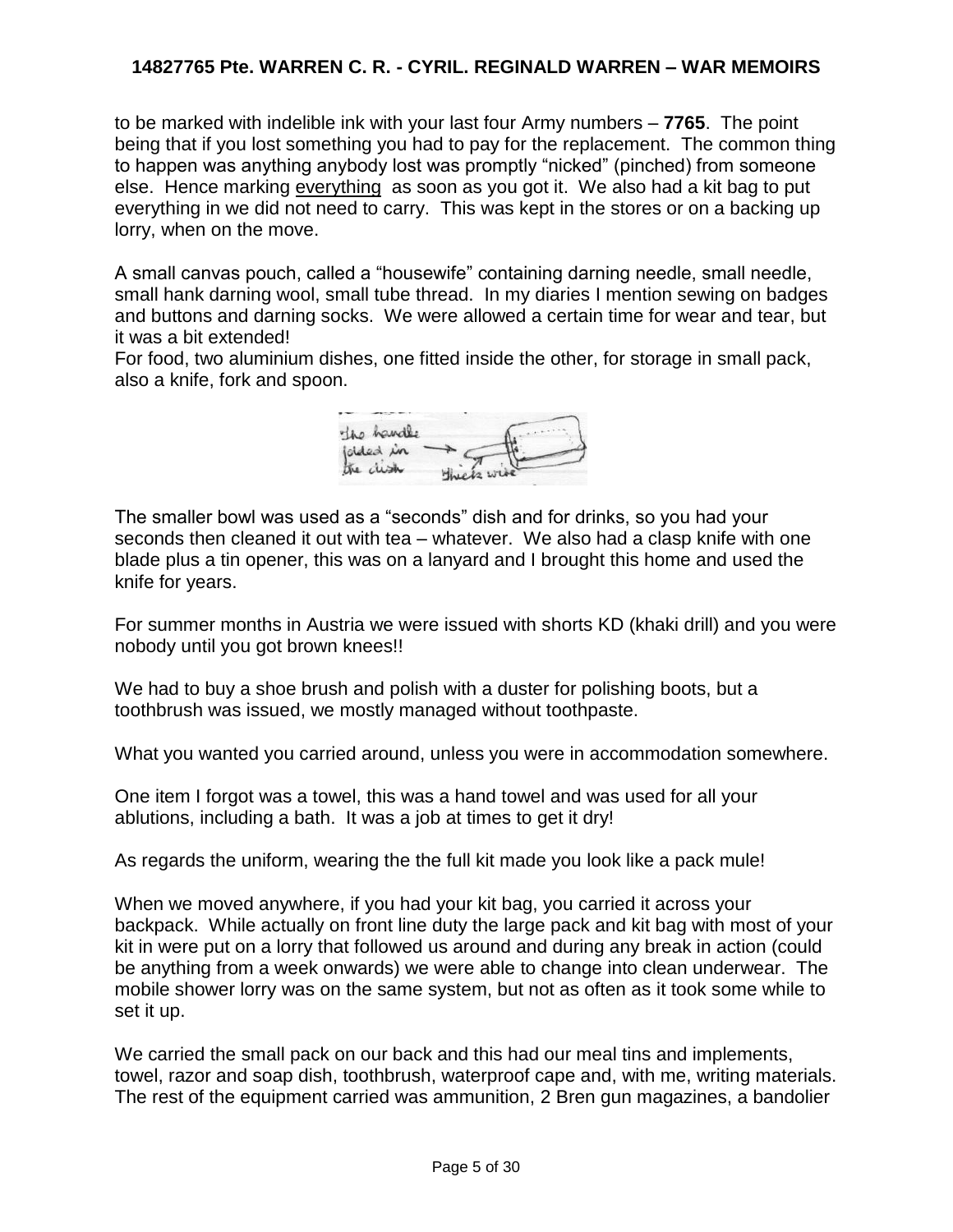of rifle ammunition, 1 mills grenade (with pin firmly attached!), 1 plastic smoke or blast grenade. Me as no. 2 on the Bren gun had 2 extra pouches with 6 more Bren gun magazines. Most of the lads had a digging in tool fastened on to the back of the belt, I had a small shovel stuck on my back down the back of the small pack. This was a good tool for digging a slit trench, but every time we had to flatten it knocked my tin hat off!! Ah well! You can't have everything! As a matter of interest, the one and only blanket was our total bed linen. This was only used at permanent billets. To keep warm we had the greatcoat, of course and this was used as an extra blanket when needed and it was – a lot!

I almost forgot one important item in this list, which was the identity disc given to all service men and women, particularly for the wartime period. This was a hard compressed disc, about 1" round and flat with a small hole through which a lanyard was threaded and was worn round the neck at all times. Your service number was stamped on this and it was fireproof. The reason for this is pretty obvious as if you were a casualty and unrecognisable in any way during action, this probably would be the only means of identification to pass on your details to the next of kin. Lovely thought, but very practical. Like most of us I wore mine throughout my service but lost it when I was demobbed. The Americans called theirs "Dog Tags".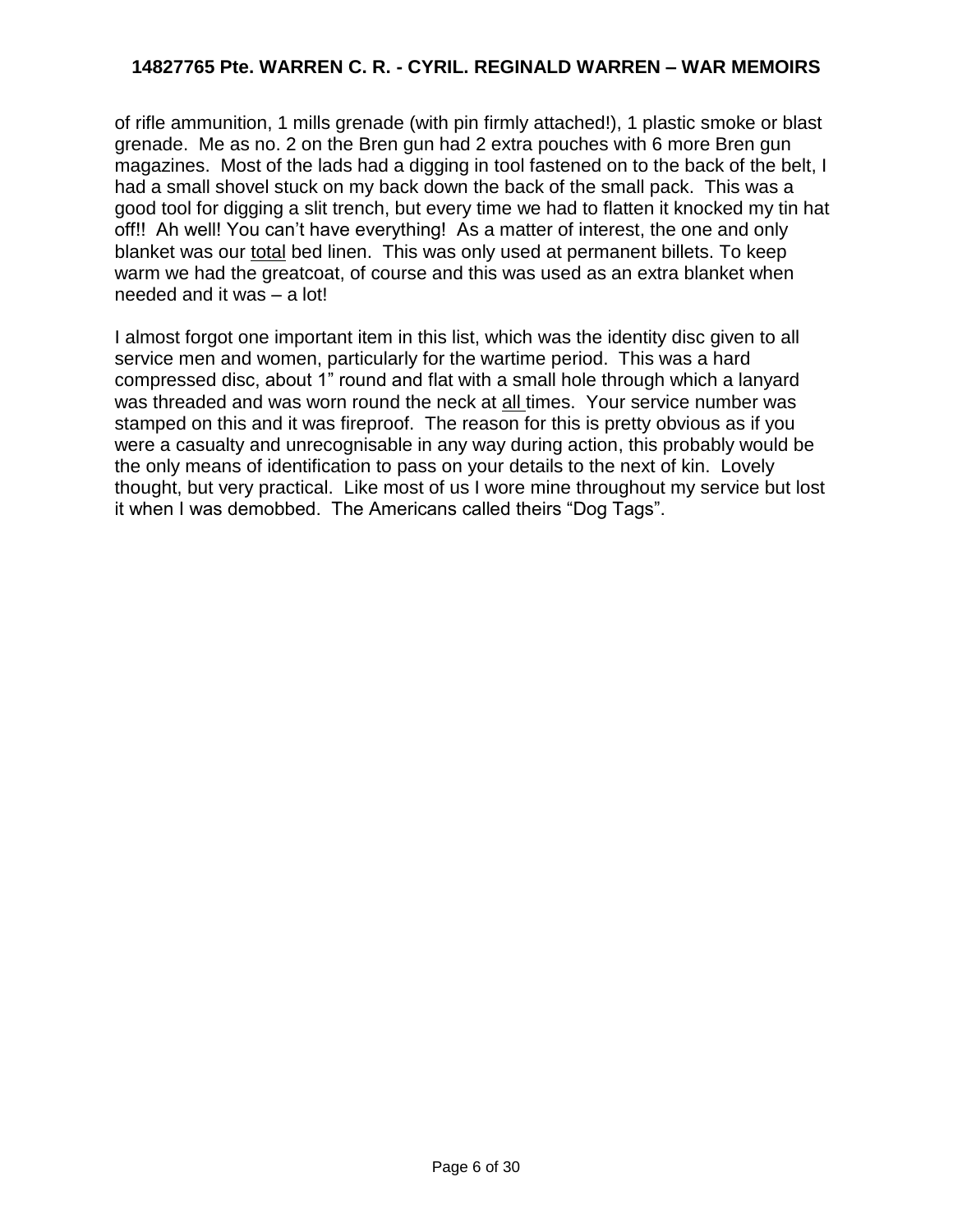# CHAPTER TWO: LEADING UP TO ACTIVE SERVICE

## **Wartime years 1942 – my contribution (early years).**

I joined the Home Guard at 16. I was issued with battle dress and a Canadian Ross rifle with an 18" bayonet, which I kept at home in my wardrobe! No live ammunition, though this was to be issued if needed! When I stood to attention on parade with bayonet fixed the point was above my head and was it heavy!! I was too young really and Father had to give permission (see Home Guard envelope). I was accepted as a "runner" for the Officers to take messages to wherever. I was eventually given a 38 wireless carried on my back and became a radio operator. I was taken to Derby one night a week for training.

We used to go out on war exercises at weekends and also to the firing range near Friden and one night a week for Drill and lectures in the Chapel at the top of the village. I learned to fire a Lewis light machine gun, my own rifle, which had a horrible kick, a Northover Projector, which fired grenades with a 7 second fuse, also a Blacker Bombard spigot mortar which fired a mortar bomb shaped like a tadpole, also threw one or two hand grenades. These weapons are all mentioned in the Home Guard manuals. We did an attack on Ashbourne one Sunday to test their Home Guards using small bags of flour used as hand grenades, but these were discontinued as rationing became worse.

Our transport was from the RASC training place at Whitworth Institute. The lorries were parked under the trees in the park. We had some hairy rides at times as they were learning to drive! Some nights we were on watch at the top of Moor Lane, in a small corrugated iron-sandbag post, but I did not do this as I was too young. I used to go up for a walk some times, to have a chat and one week we watched the Blitz on Sheffield. It was terrible, we could see searchlights, the bomb flashes, and fires; it was like an inferno. Later on we went to Sheffield with Dad to get some supplies for the shop and saw the destruction, it was appalling. These things you never forget.

I was 18 years old by March 1944 and duly received my "call up" notice (conscription). Thinking about it now, when the war started we had no idea that most of us would eventually be involved. Men would be "called up" for the Forces and as time progressed my older schoolmates started to go, then it became your turn. It was a strange time and worrying. My first appointment was a medical test at Derby Assembly Rooms. This was a real shock for someone who hardly moved out of the village apart from the Watford visits. There were about 50 of us and the first thing was to completely undress, put our clothes in a locker and move from separate booths in the big hall to be examined by various medics in full view of everyone! It took about an hour before it was complete. This certainly brought me into the real world.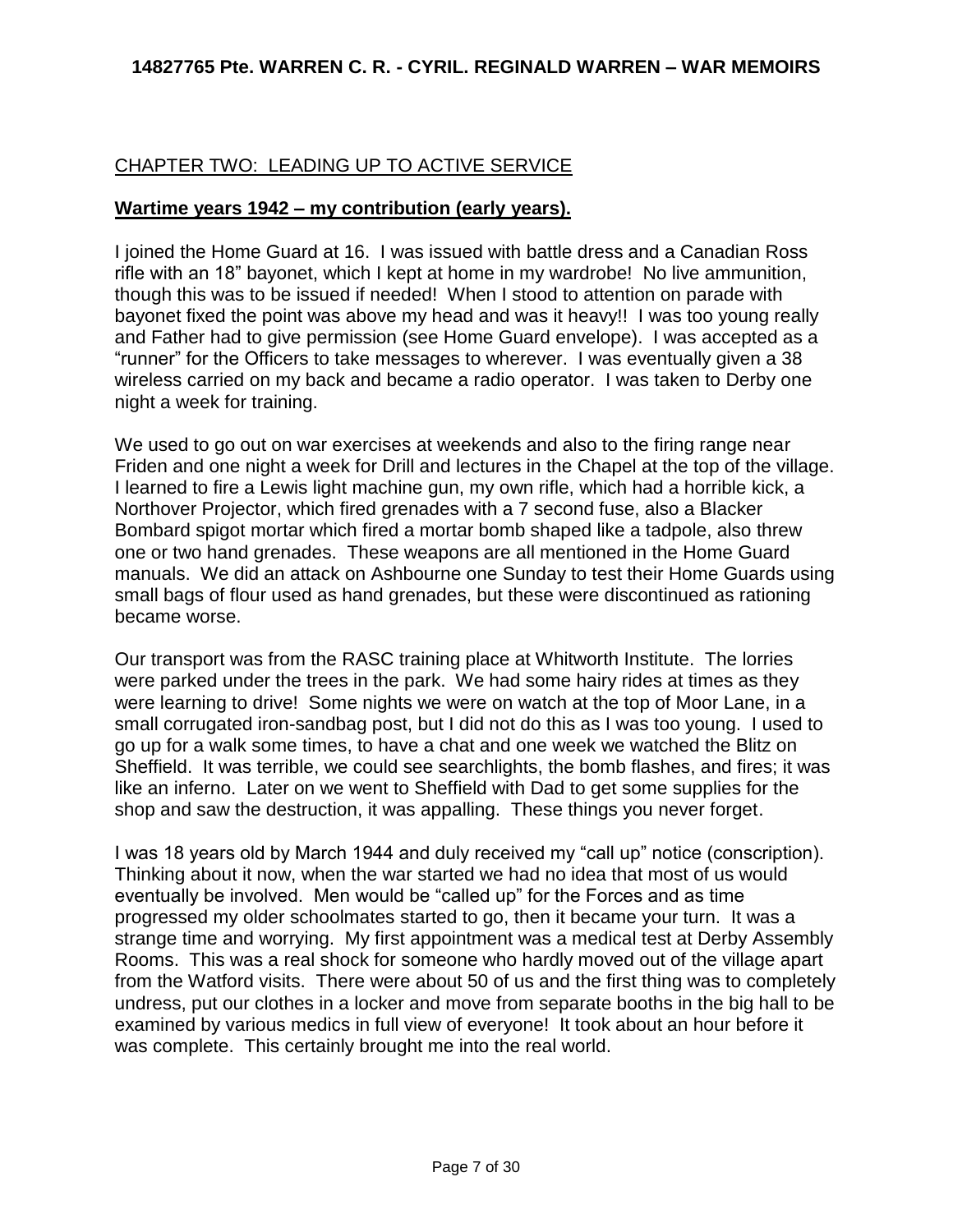I was passed grade A1 which meant I could join the RAF for flying duties. When you received your "call up" notification you were asked which service you wanted and I plumped for the RAF but it would have been as an air gunner as I had not gone through Grammar School (Lady Manners). As a matter of interest the average life expectancy of an air gunner later on in the war was 48 hours! After my medical I left the Home Guard and joined the ATC (Air Training Corps), which was held at Lady Manners School one night a week. This was after work, of course and I walked over from Pommy via Conksbury Lane and back after 2 hours instruction. I had great difficulty in finding the road back because of the blackout, but managed. We did spend one weekend at the RAF airfield at Ashbourne to give us some idea of service life. It was a training camp, which had Whitley bombers. These were used to tow a windsock on a long line and the trainee air gunners in the bombers were given training on using the guns in the air. It was an interesting time. I was put on reserve service in the RAF as aircrew were not needed at this time, 1944. I was given my first days pay 4/= and told to keep working until I was needed. My RAF number was 2223819 AC2 Warren, this rank was the training rank until qualification. RAF slang for AC was "Plonk".

In June 1944 the D-Day landings were made in Normandy and airmen were not the priority. Soldiers were required to replace the heavy casualties at that time. During early August I was asked to go to Cosford, an RAF place near Wolverhampton for reassessment. This was a farce as all of us, apart from real academics, were failed, me with eyesight! At that time I had perfect eyesight. Soldiers were needed. (See envelope marked RAF). I was now transferred to the Army and in due course I was sent a rail ticket warrant and told to report to Bury St. Edmunds in Suffolk, August 17<sup>th</sup> 1944, – the worst day of my life at that time. The only thing that I was grateful for, and I was very lucky here, was that I would have been involved in the fighting through France, Belgium, Holland and Germany at an early stage. Luck was definitely on my side, this I realised at a later stage.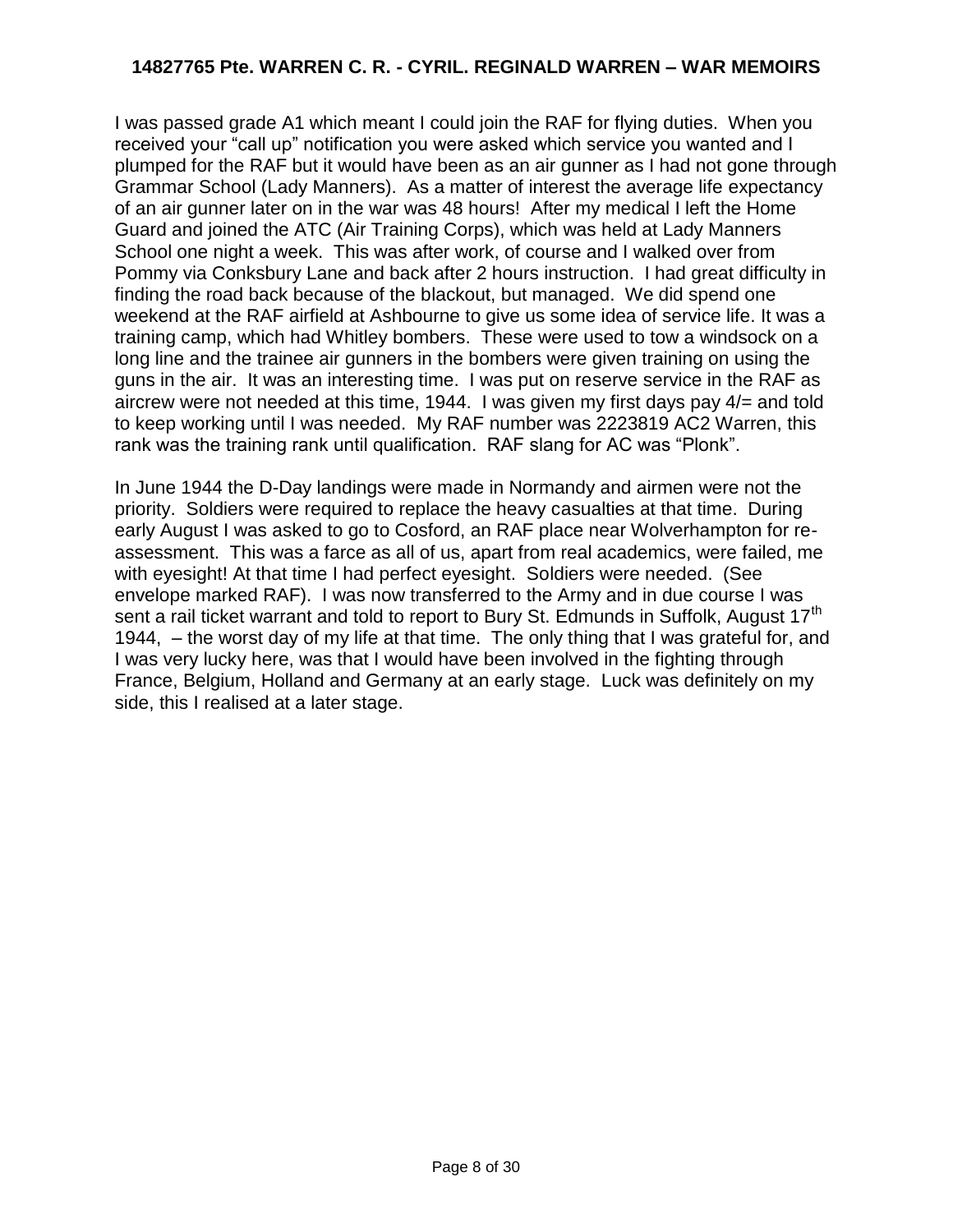# CHAPTER 3: TRAINING COMPLETED, THEN ACTIVE SERVICE IN GERMANY

## **I was that soldier 1944- 14827765 Pte. WARREN C. R. - (Reluctant Conscript)**

!7<sup>th</sup> August 1944. I was at Bury St. Edmunds for 6 weeks, doing basic training and we were not allowed out of camp at all. It was very intensive. We arrived in civvy clothes and first thing we were issued with all our Army kit, including rifle (according to the Sergeant, our best friend?). We were given some brown paper and string and after changing into uniform, wrapped up our civvies and took them to the camp post office for posting home. I was now in the Army – boy was I lost!! We were billeted in Army huts of about 30 men, in bunk beds with a coke stove in the centre for warmth. Reveille was at 6am and we did not finish until 6pm. We had dinner at mid-day about 1 hour and we were marched to and from. The evenings were spent cleaning equipment and the hut ready for inspection the following morning after breakfast. There was a Corporal in charge of the hut and he had a small room to himself. We were active all day mostly drilling and marching to start with, the physical exercises and marches to toughen us up. This came really hard to me being an ex office-boy, but all the walking I used to do at home proved an asset as I could do the marches with no problem, the city lads really suffered. Towards the end of the six weeks we were really fit and started on the real soldiering. There again being in the Home Guard was helpful for using a rifle and bayonet practice etc.

We were now moved to Colchester in Essex, 28/9/44, which was a big garrison town full of camps and soldiers. Again we were in huts. We really started Army training here. There was a big training area out on the Essex marshes and we got to know this very well (Fingringhoe). We were marched everywhere in battle kit. We dug trenches and slept out in them. We used every infantry weapon the Army had, mostly rifle, of course, but also: grenades, 2" mortars, Sten guns, revolvers, Bren light machine guns, Piat anti-tank; you name it, we used it. We were always too tired to go into town, but I nearly always ended up in the NAAFI as I was always hungry. The kit inspections continued of course so before we could go out we had to do our cleaning up. As it was so muddy on the training area this took a lot of time. We were issued with denim battle dress for training, these were washable so we were issued with clean kit – mostly every day.

We were in Colchester at the time the flying bombs (Doodle Bugs) were coming over. We watched Spitfires trying to bring them down while out training. They were not too keen on shooting them down as they had to get very close and they did go off with a big explosion, which could have damaged the plane, as they had to fly through it. What they did do was fly at the side to get their wing under the short wing of the bomb and tip it up and back to sea!! One or two did land on Colchester. One evening we were in town when we heard one coming (I can still remember the noise) and the engine cut out so we knew it was on its way down. We got down in the gutter with our hands behind our heads, that is everybody who was out in the street. There was an almighty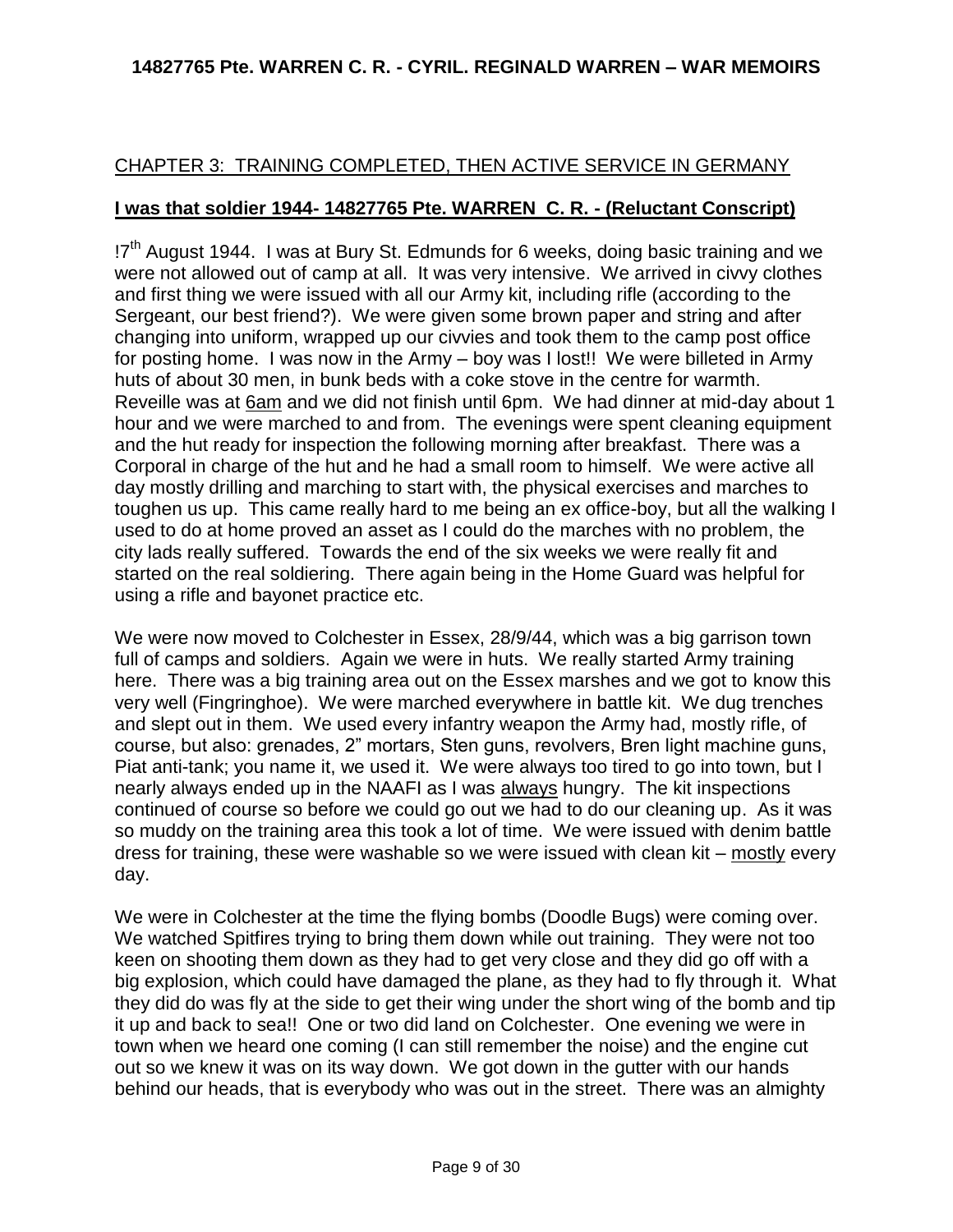bang and silence. We found out where it had landed the next day, on a large open playing field in the centre of an estate. There wasn't a window left in all the surrounding houses and one set of 4 houses the concrete flat roof had moved over, it was spectacular but very frightening. See below:



There were quite a few casualties mostly with flying glass but we were not told about deaths, these were never published for morale reasons – propaganda. We did see one flying bomb shot down, luckily it landed in open country, but they do make a big bang and leave a big hole.

The only sensible thing I did when joining up I put my religion down as Wesleyan (see pay book). At Colchester every Sunday morning there was a church parade. Men were dressed in best battle dress and marched to church (another excuse for a parade and inspection). I with one or two others was excused, but we had to keep out of sight or you were given duties. This is where I first learned the art of "skiving off" (to dodge doing anything!). We were quite a while in Colchester but we were more like soldiers at the end of it.

Dec.  $4^{th}$  – 15<sup>th</sup> 11 days leave. Home at long last! I was given a rail warrant for travelling to and from. The return journey was not Colchester. I was to report to Mundesley in Norfolk, 16/12/44. It took me a whole day to get home. The journey back was appalling I had to travel down to London, cross over to the LNER (London North East Railway) station, from there to Norwich to North Walsham to Mundesley on a single track railway, then by Army lorry to the billet. This was the ex Grand Hotel on the outskirts of the village on a cliff overlooking the sea. The beach was out of bounds as it was mined and barb wired in case of invasion. Most of the windows on the stairs were broken and in some of the rooms as well. The wind howled through these and of course there was no heating, we were a bit exposed! This was wintertime of course so we got some snow as well. What a wonderful hotel. We were stationed with the Ox and Bucks light infantry who trotted everywhere. Imagine getting up at 6am in PE kit and exercising on the tennis courts in a Force 9 gale, this really toughened us up! Believe it or not I never got a cold there, we did not have time anyway!

We spent a lot more time on exercises (War Games). One particular effort took all week. We marched in full battle order from Mundesley to Great Yarmouth doing about 20 miles a day and sleeping out in slit trenches at night. We had to dig our own trench each night and fill it up again in the morning. We mostly slept in a few inches of water as this was the Norfolk Broads and it was bitterly cold. At Yarmouth, which had been heavily bombed a few times we slept in the ruins and during our day there we trained in house to house fighting with live ammunition and hand grenades. We finished on the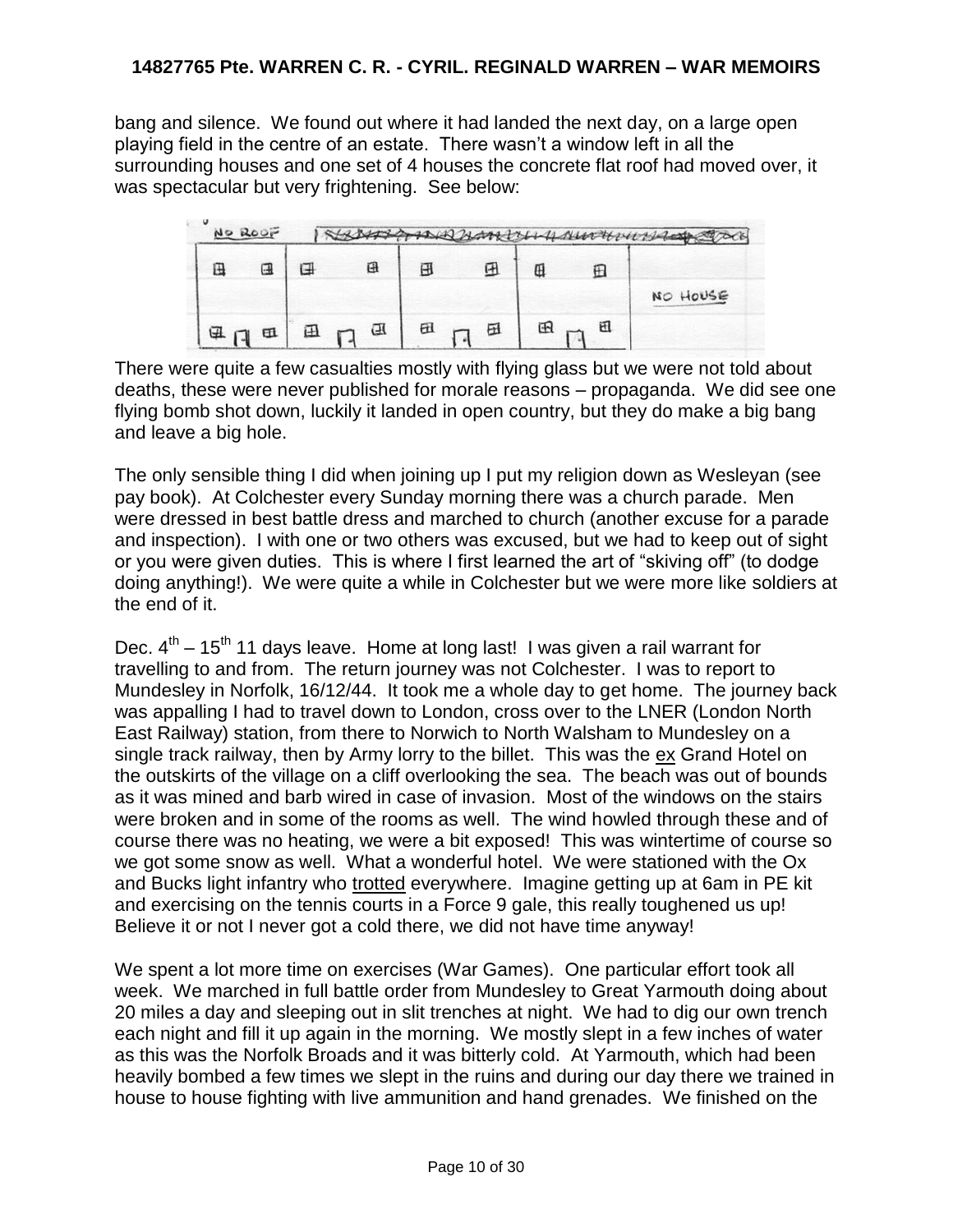second day and made our way back the same way (sleeping out). We were very tired and filthy as we could only shave and wash all exposed areas, so the first thing we did on getting back was shower. The water was a bit thick as it had a job to get down the drain! The only good things about Mundesley were the local people and the WVS, particularly. They ran a small centre where we could get marmalade/jam toast sandwiches for a small payment. These were wonderful!! I spent most of my free time down there.

We were now considered to be fully trained infantry so the next thing was a posting to a front line regiment, after a week on leave, this was called embarkation leave. February  $3<sup>rd</sup>$  - 16<sup>th</sup> 1945, I had the same long journey, which took 2 days and reported back to Mundesley at the end. The war was now nearing the end as our troops were in Germany itself. British in the North West, Americans in the South.

## **I was that fully trained infantry soldier, 1945-**

We were not supposed to keep a diary but I did and the information was scribbled down, in pencil some times, I have recopied the days spent front line but memory is involved as well.

After finishing training at Mundesley we were sent down to Dover by troop train from Norwich. I spent my 19<sup>th</sup> birthday there. We were in barracks in Dover Castle. The following morning down to the docks by lorry with all our kit and on to an LST a large tank landing craft for the Channel crossing. As we approached Calais we were crammed down below decks as we were not allowed to see the defences. This was appalling and everybody went very quiet as we would not have stood a chance had the ship hit a mine. From there we were taken by Army lorry to a small French town, Corbier near Amien. (N.B. Calais was extremely battered, it was more or less totally ruined, but we were not given much chance to see it.) We were billeted in a large granary warehouse next to a canal in two tier bunks, no heating of course. We were allowed into town but we were not made too welcome by the inhabitants, so I only went in once. This was the first of our stops up to the front, these were called RHUs. We were here about 4 weeks. We had to wash and shave in water from the canal, after breaking the ice to get it! It was very primitive? The mobile bath unit came once a week so we could get a shower, but we were given 20 minutes each session that included undressing and dressing, I got good at this.

From Corbier we were moved by lorry to Goch in Germany via Holland. We were in tents in the Reichswald Forest. This was a vicious battle area early on as it was a big area and heavily defended. We could see this and physically understood because if there was any wind at all trees and branches would start falling damaged by shellfire. Goch itself was a mile or two away, but was severely battered and we were warned away from visiting. There was a lot of abandoned weaponry about so we were warned not to stray too far from camp because of these and the chance of mines. We found a German rifle and some ammunition and a range was set up to enable us to try it. We set up a German helmet and took turns to fire at this – good experience! But a bit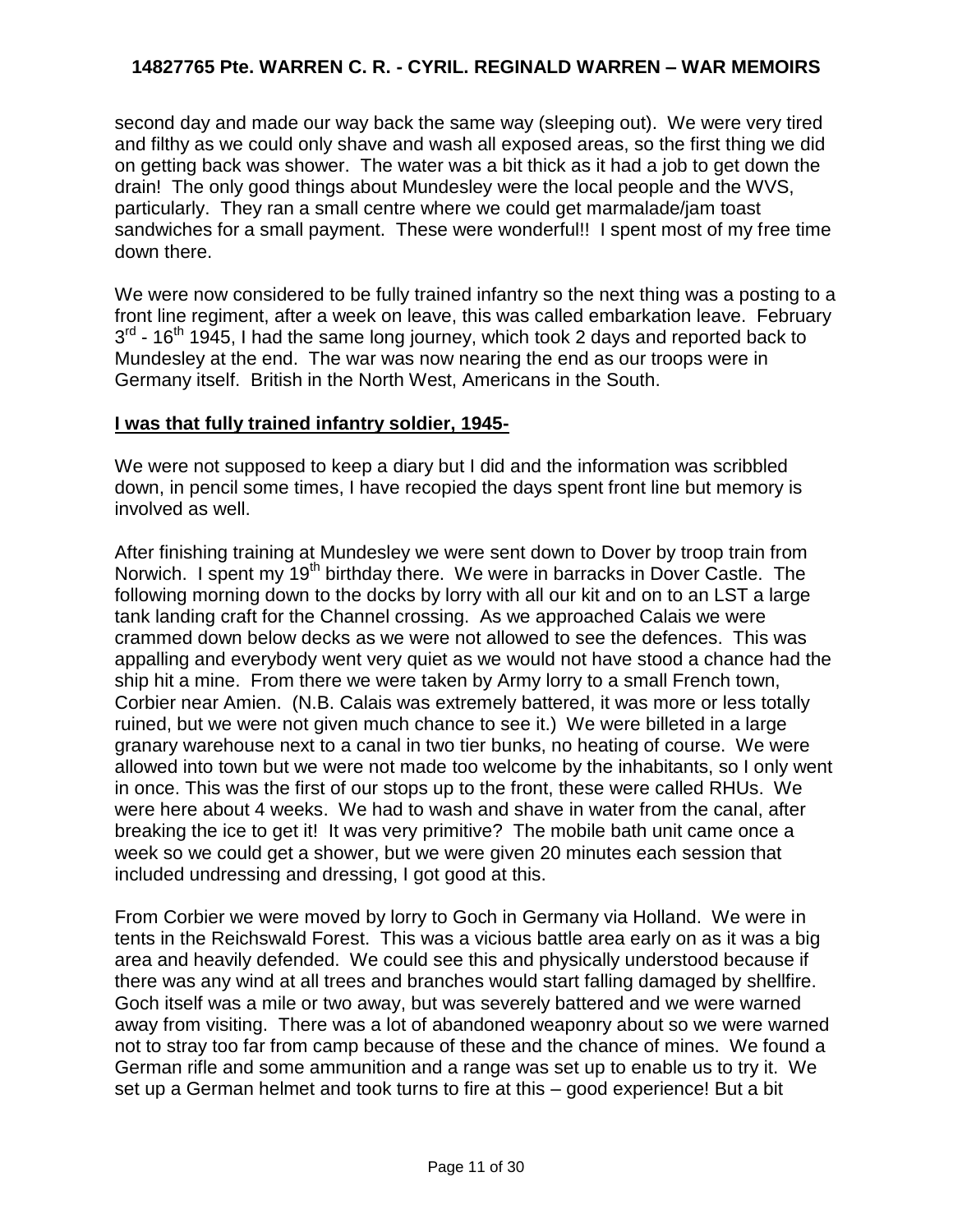worrying as at about 50 yards the bullets went through the helmet, so much for tin hats! We also found a German anti-tank rocket launcher, which was fired from resting on the shoulder, but we left this alone. One or two of us found a field gun emplacement with a stock of cordite bags used to fire the shells. We did and experiment with these, we put a bag of cordite in the trench then laid a trail of cordite (like long sticks of spaghetti) some way off. We got down behind a mound and lit the trail with a match. The cordite ignited and flashed away like a rocket to the bag, which went up with an enormous sheet of flame, very spectacular. Of course we then had to have a go with **3** bags of cordite in the trench. This was even more spectacular as it went off with a whoomp! Unfortunately this was too much as it drew attention to the Officers who dispatched a Sergeant to sort us out. We were given a severe lecture and later the whole camp received a warning about the dangers of messing about with discarded ammunition.

It was a terrible camp, very primitive and cold. We were here from 1<sup>st</sup> April to the  $5<sup>th</sup>$ . On the  $4<sup>th</sup>$  April we were up at 4.30am as we were to quard a train taking about 500 German POWs to Oostende port in Belgium for shipment to prison camps in England. We were all in freight trucks, ours were spread out along the train between the prisoners. They were crowded in but we could get our heads down (i.e. sleep) while the train was moving. The trouble was it stopped a lot because of damage to the rails and when it did we had to get out quickly each side in case any of the prisoners tried to escape so we did not get much sleep. It took just over a day to get to Oostende. Meanwhile on the way through Belgium in towns or villages the locals would turn out and start stoning the trucks with prisoners in so we had to try to keep them off, very dodgy.

5<sup>th</sup>. April moved by rail, carriages, no windows, cold, to Bourg Leopoldville, Belgium in huts. 8<sup>th</sup> April moved again to Haaksbergen, Holland by American lorries for two days in camp. 10<sup>th</sup> April moved to Hengeloe in Holland by lorry. This was really different as we were welcomed by the people (who spoke English well). Two scruffy soldiers were billeted in a house with a middle-aged couple who could not speak English but made us so welcome. We had a double bed with sheets and a duvet, it was heaven! We spent our evenings talking in our own way. They did not like Americans as they had come over to bomb the railway sidings and flattened half the town from a great height! They were very short of food so could not offer much but they made up for it with their warmth of welcome.

In Holland, children hung about the camp in Haaksbergen, they were not allowed in the area but the minute any of us went for a walk we were pounced on, we were taken over by a child or two, this happened all the time. We British soldiers gave all our chocolate rations (and cigarettes for their parents) to them. One little lady was about 7-8 years old and had a badly scarred head (from an air raid I gather). The first day there I went for a walk and she showed me around the town. She got my chocolate, of course. The following day I had been on guard overnight and managed to procure (pinch) a tin of bully beef from the canteen and gave that to her for her family. We were not there that long so we all disappeared within 6 days. No doubt she got herself other soldiers as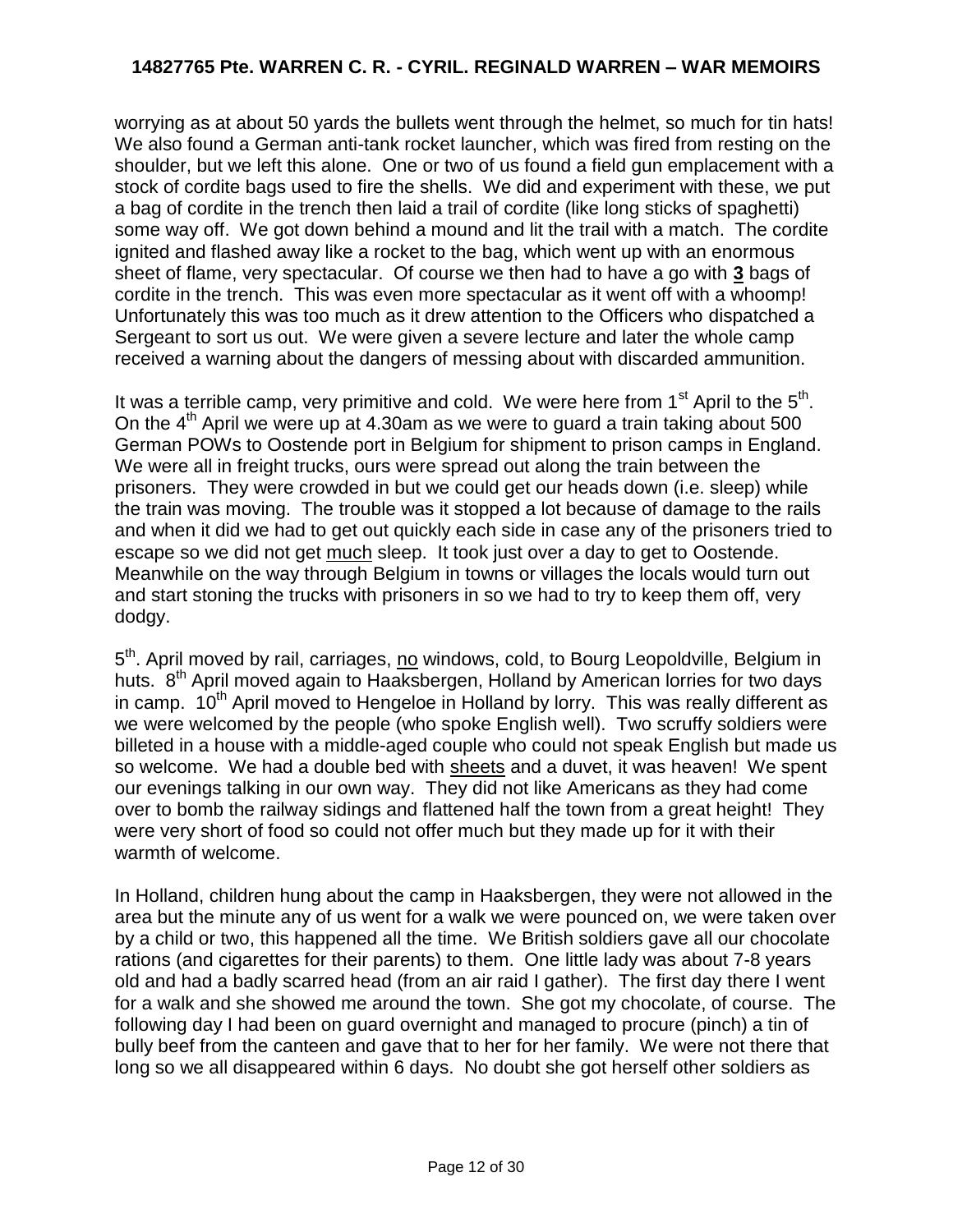well to give her chocolate and cigarettes, but it was the least we could do for such a friendly country and people.

We were then moved into Germany. We were now not far away from the "front", this was not static as the Germans were retreating so what fighting there was could be anywhere. We now knew we were joining the 43<sup>rd</sup> Wessex Division and we were issued with our Battalion insignia which we had to sew on to our uniforms. We were now the 4<sup>th</sup> Battn the Dorsetshire Regt with the Wyvern dragon sign of Wessex. We were taken by lorry to Coy HQ and were a few miles away from the city of Bremen. The  $52<sup>nd</sup>$  Lowland Division had taken Bremen and the  $43<sup>rd</sup>$  were backing up on the outskirts "mopping up". We were still in open country in barns to start with. We were now down to battle kit (see equipment list). We were not supposed to keep a diary so I had my writing kit. There were about 30 of us from the RHUs and we were sent to "D" Coy spread out on various platoons and sections. We were welcomed (!) by D Coy commander and given a quick idea what was happening, then sent to our various sections.  $16<sup>th</sup>$  April two shells from a Tiger tank landed close by, our first introduction, no casualties. We were about 30km from Bremen itself.

## **Diary 1945 (transcribed)**

This section records my personal thoughts and events on joining a front line infantry regiment. Older soldiers could tell you more as some of them had come over from the  $8<sup>th</sup>$  Army – which had gone through the Desert Campaign and Italy, to give their long term experiences of battle to back up the younger new recruits. I know my experiences were not much but to me (as it would have been to the older soldiers in their time) it was something entirely different to normal life.

(?) means I can't read the diary entry any more.

# April  $16^{th}$  1945

Lovely day hot clear, lorries 9am moved 7 miles to Battn then Coy D Doug 2 Cpls and me in 10 platoon spread in sections just behind front 2 shells landed not far  $1<sup>st</sup>$  fire in barn not bad place report to Officers not bad grub guard 45mins. Doug. (Note: Doug was my mate who I joined up with at Bury St Edmunds – from Brighton, Sussex.)

# April 17<sup>th</sup> 1945

6am on Bren carrier German wireless lorry smashing equipment bringing back some left by Jerry patrol in night cleaning rifles messing about. Lorries after din. (dinner)

## April 18<sup>th</sup> 1945

12 miles back good Barn! not bad place grand wash tea thundery rain eggs ¾ hour guard with Doug 1 hour in morn digging latrine messing about tea every ? after dinner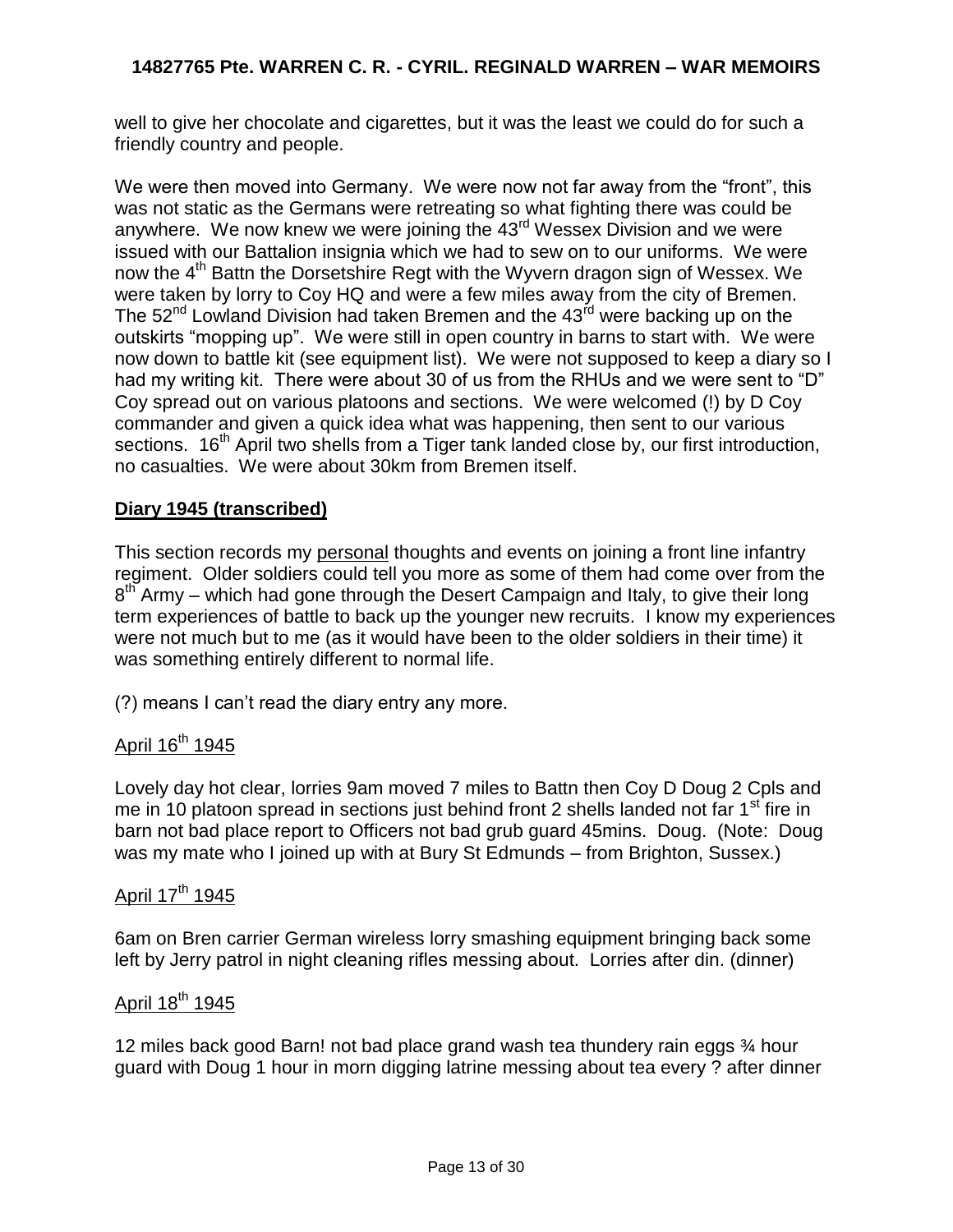drill starting parades hot dusty saw our planes bombing washing socks etc walk bath in tub

# April 19<sup>th</sup> 1945

Grand day hot ¾ guard and 1 in morning moving packing etc in lorries 3 hrs farm in house on floor not bad wash guard ? Clear night good sleep

# April 20<sup>th</sup> 1945

Cold early on turn very hot sun 30k from Bremen reserve to  $52<sup>nd</sup>$  Div attacking Bremen P.T. searching quite a few scattered houses for ammo ? wash writing raining ?

## April 21<sup>st</sup> 1945

Raining cold and dull rained all the while on guard ABCA by major on attack on Bremen moved ??? behind line saw 4 SPs at work ? Bofors tracer AA had to flatten for Jerry shells 2hr guard on couch in farm.

# April 22<sup>nd</sup>-23<sup>rd</sup> 1945

2 hour guard artillery going on all night rain all night morn cleaning place up bad mess showery in afternoon reading and very tired quieter writing gossiping Doug. Standing patrol in barn up lane on guard rain hard all night wet and very cold leaky barn 2 hours on back part of ceiling came in with wet floor mucky and wet 2 hours sleep Cpl messing about in morn writing

# April 23<sup>rd</sup>-24<sup>th</sup> 1945

25 pounders moved in next field (4) 4 further off terrific din Apl  $24<sup>th</sup>$  about 4 hours sleep guard up 4.30 packed and marched off to first attack drove about 4 miles took village 12 tanks 25 pounders mortars terrific din not fired a shot Jerry SPs mortars landed close not much all ours

# <u>April 25<sup>th</sup>-26<sup>th</sup> 1945</u>

Guard with A/TK not much sleep up 4.30 in lorries SPs firing when left to pretty big town dug in 5.30 dinner moved again 6m on carriers tanks etc. ½ hour rest on carrier then marched 2m stopped for Dem of road block and bomb lifting. On tanks. Russian slaves 500 cleared house after small night advance. 11pm no scrapping Hants been through 500 Jerries in the ? dug in 2.30am in civvy house on guard 2hrs sleep very tired big town.

# April 26<sup>th</sup>/27<sup>th</sup>/28<sup>th</sup> 1945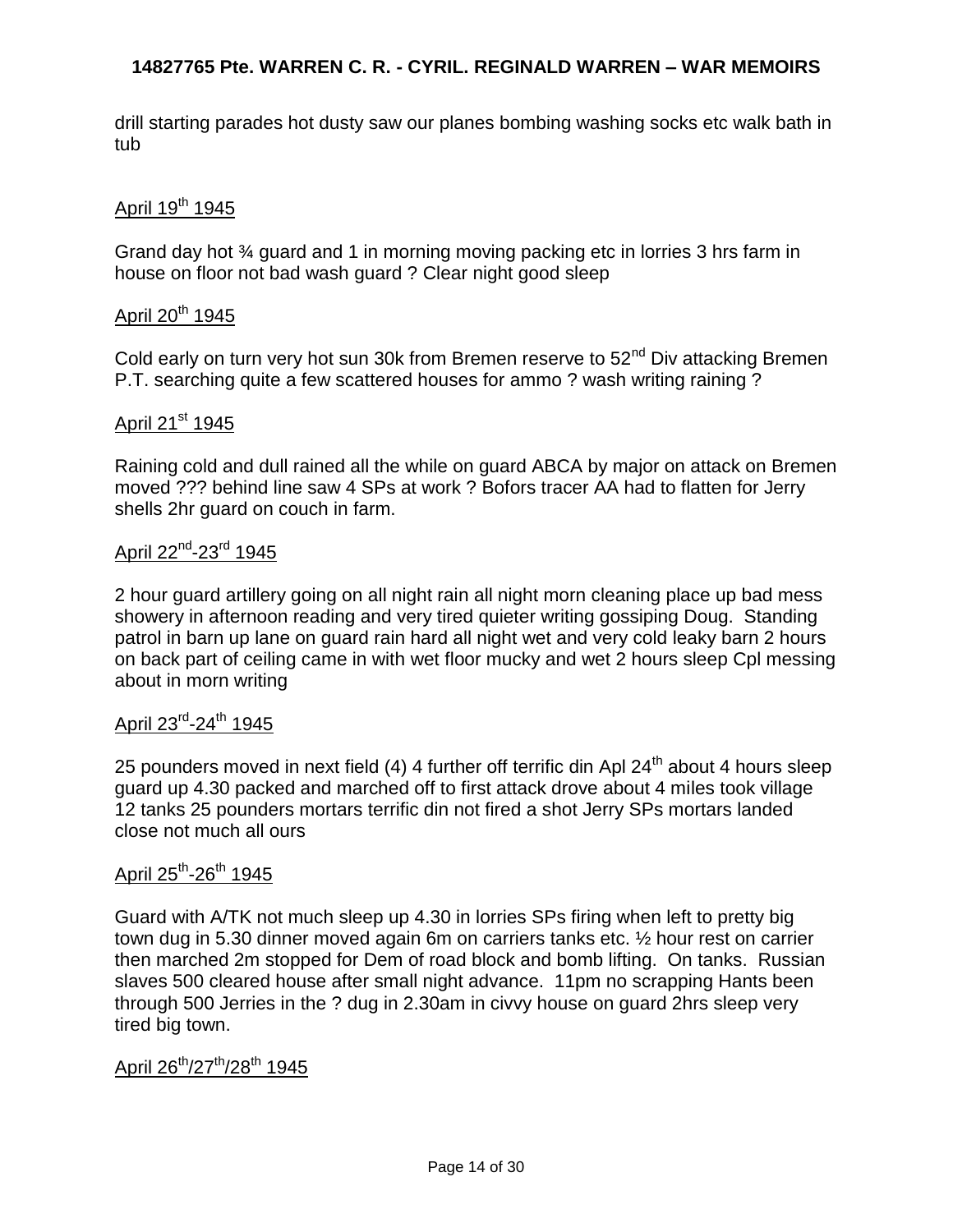6m from Bremen Bofors tracer 25 pounder Vickers opened attack terrific house guard in trench fire on wood 1 deer came but lovely day hot sunny etc. march 4m sweating tired SP over outskirts of Bremen Sth Bremen Old town in house on mattress good sleep cushy guard cleaned Bren bed early.

## April  $29<sup>th</sup>$  1945

Wet cold miserable all day travelling all day in lorries AA sentry on top freezing in barn straw cold ?? wet not very good day

#### April  $30<sup>th</sup>$  1945

Up 5.30 in TCV wait outside village smoke from long way off attack on open road Jerry Moaning Minnie caught us had to dive twice nasty 3 wounded – mines – 3 Sherman 1 Bren 1 Weasel 1 small tank knocked out

#### May  $1<sup>st</sup>$  1945

Rotten weather rained all day cold very muddy on roads eggs for breakfast in TCV to village messing about waiting 86' hole in road ? up back to old place new billets on sofa grand sleep but crowded.

## May  $2<sup>nd</sup>$  1945

Showery fine periods messing about 3 more letters writing 8pm moving night attack on wood over marsh

#### May 3<sup>rd</sup> 1945

Up all night clearing one or two Jerries rained all day hail and thunder wet miserable hanging about moved in billets guard not much sleep.

# May  $4^{\text{th}}$  1945

Lovely morn fine warm after din dull colder clouded over guards parcel and letters writing rain hard in afternoon supper egg bacon fried bread

## May  $5<sup>th</sup>$  1945

Good nights sleep day to remember Germany surrendered 8am dull and cold showers messing about letter from Sue writing guard good sleep NOTE: Germany surrendered – announced on radio but fighting continued for a few days because of communication problem so we could not relax.

## May  $6^{th}$  1945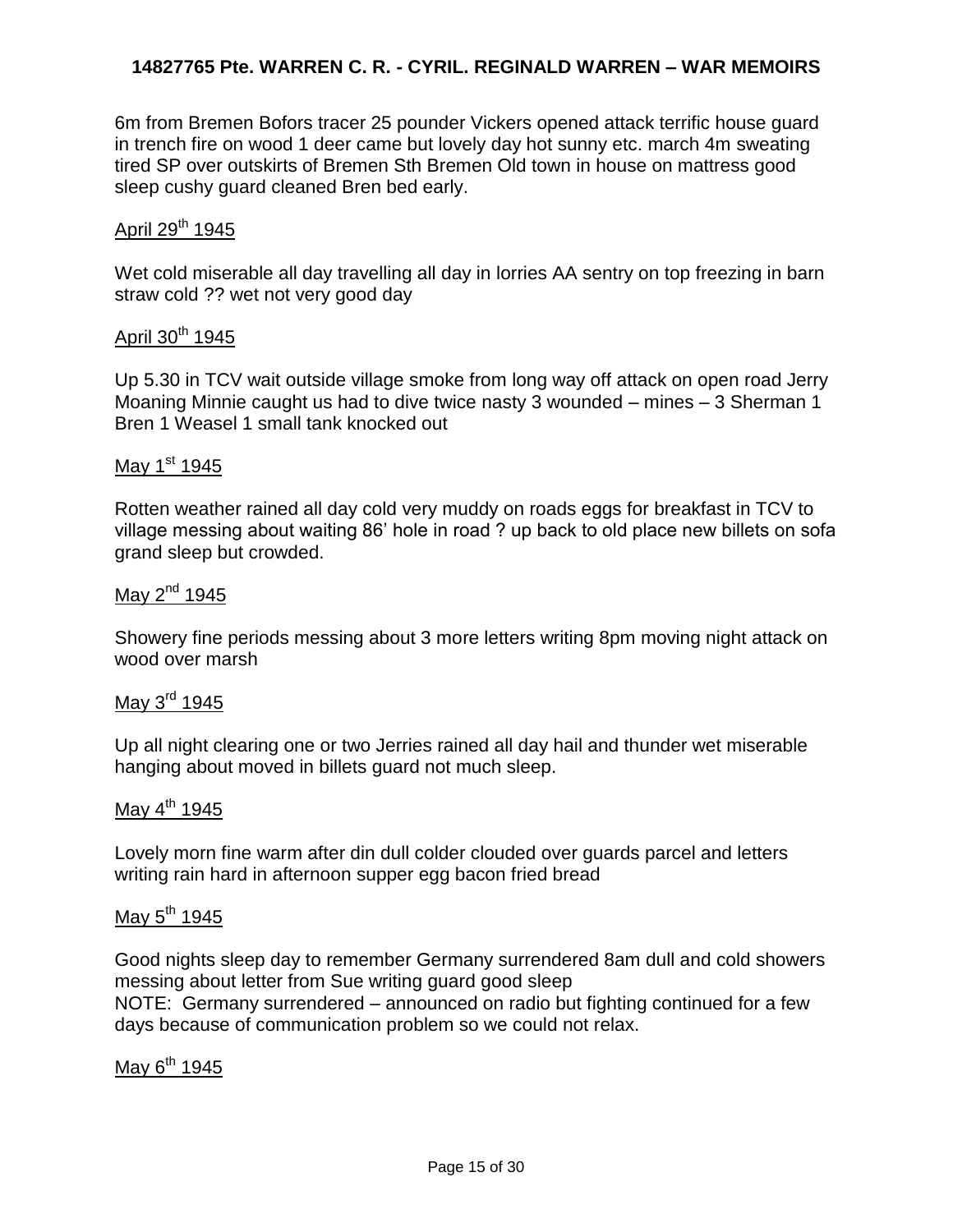Dull and showery scrubbed gaiters rifle inspection parade! Drill parade writing letters bed good sleep early guard good hot tub sit down bath grand.

# May  $7<sup>th</sup>$  1945

Grand day warm clear blue sky drill parade writing bed good night being att. 51<sup>st</sup> Div in area Beverstedt receiving surrender 15<sup>th</sup> Panzer checking ammo stores etc. searches May  $8^{th}$  1945

Another grand day moving messing about V Day marched 6m battle order very hot TCVs met us ½ hour wait Jerries removing own demo charges from road! In barn on straw not bad packs etc.

## May  $9^{th}$  1945

Pretty good sleep hot clear day barber drill bath hot shower not bad clean clothes letter kit check

#### May  $10^{th}$  1945

Guarding after laying out all arms and ammo sec. very hot Forts and Lancs over writing football on patrol through Jerry village 10.30 and 2.30 not much sleep.

#### May11th 1945

Another hot day Jerries (POWs) marching through again singing no parades mess up game of football warm good game no stag on 24 hour tomorrow good night.

## May  $12^{th}$  1945

Very hot on stag moved into rooms in houses in tent for night pukka guard sweating writing not much sleep real pukka changing

#### May 13 $th$  1945

Another hot day writing Mosqu. over reading Cherry Tree book messing about kit bags! walk with Cpl grand and cool good sleep.

NOTE: There is a German road map in the file and I have marked this in green ink some of the events mentioned above. This was kept in my writing kit along with the diary.

The diary from here on is fairly legible so is left for my family to read.

Just one or two special dates: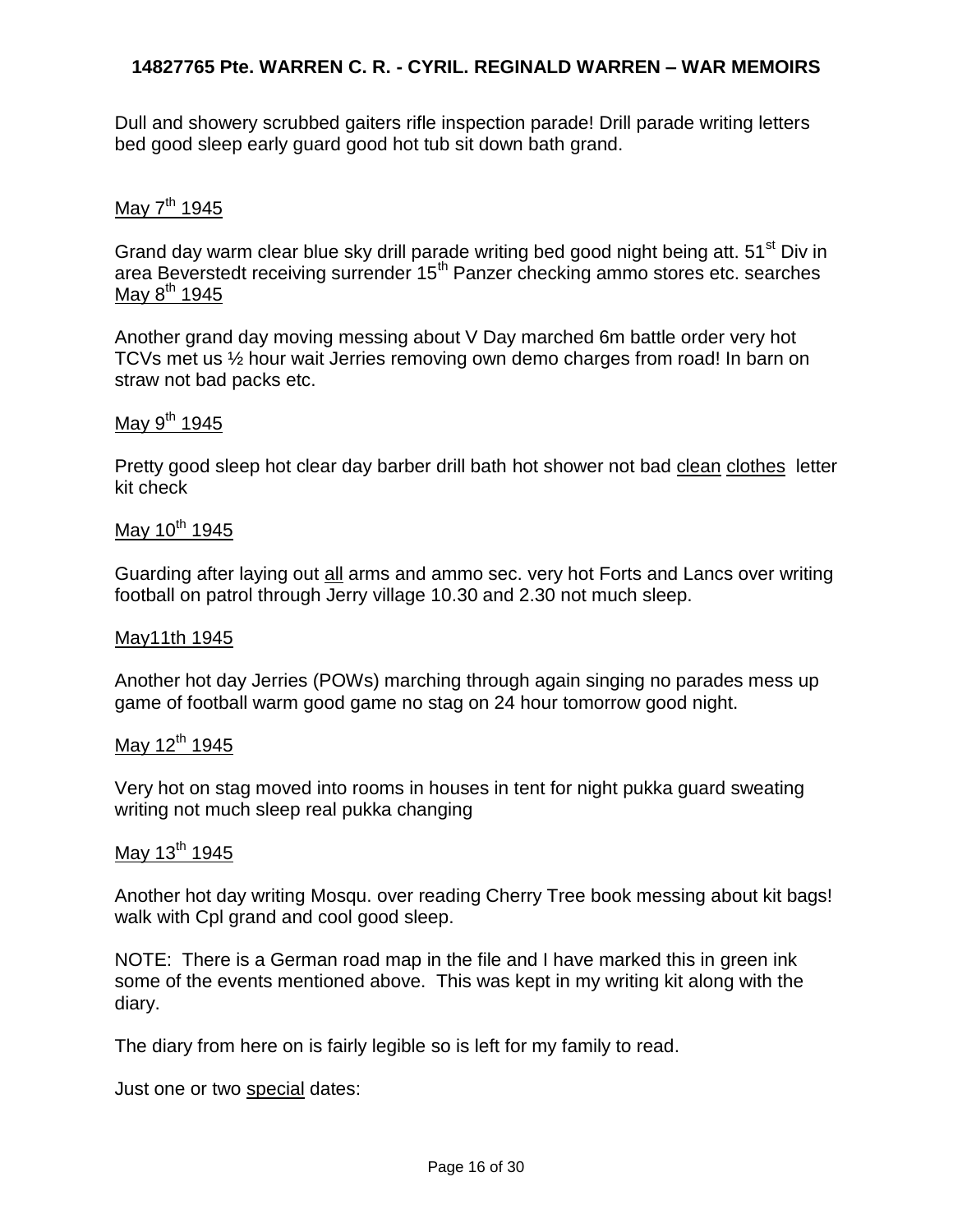# <u>June 16<sup>th</sup>-17<sup>th</sup> 1945</u>

My mate Doug from joining up at Bury St Edmunds was taken ill and was taken to hospital. I had no idea where he was taken. He had got a nasty rash from somewhere. He did not come back to the Battn. See holiday week in Brighton for end of Jap War – Diary 28<sup>th</sup> Aug 1945 – visited Doug who lived at Hove spent all afternoon with him and family.  $28<sup>th</sup>$  October 1945 letter from Doug. 16<sup>th</sup> December 1945 I was posted to Austria, did not hear from him again.

## June  $24^{\text{th}}$  1945

Sunday VIP lovely church Monty investiture march past on field Fair and Gymkhana good fun. (One of our Sergeants awarded the M. M. (Military medal))

## June  $27<sup>th</sup>$  1945

Left Dorsets for England and Disembarkation Leave July10th-24<sup>th</sup>. After that training for the War in the Far East – Japan.

After the first week on joining D Coy I was made no. 2 on the Bren gun because of my excellent marksmanship in training. No.1 was Dennis, an older soldier. I was not told what happened to his previous no. 2!! I hope it was leave. Being no. 2 on the Bren meant 2 extra pouches with 3 magazines in each. I was the smallest soldier in D Coy with the largest weight to carry. I had a job to get up after lying down with all this weight? The only consolation was that if I had been hit by anything around the heart area I should have survived as I was well covered! I still had my rifle, of course, but was expected to help cleaning the Bren gun and loading the magazine.

#### **Incidents in Germany – not recorded in diary – from memory**

## April 28<sup>th</sup> 1945

We billeted in a big house on outskirts of Bremen (Oberneuhausen – see road map) had no sleep for 24 hours on guard duty, very tired. Searching around the house about midnight with a mate saw a chink of light and decided we had better look. We fixed bayonets and I pulled the curtain back and went into a small cellar closely followed by my mate guns at the ready. The family of the house were hiding in there, two adult males, three women, and three children. As soon as we got in there the men backed off and the women started to scream and the children crying. We were really taken aback. I asked in German if there were any German soldiers (Deutscher Soldatan) the men answered "Nein" and as there was just the one room we could see it was just the family. We looked at each other and without speaking unfixed our bayonets and put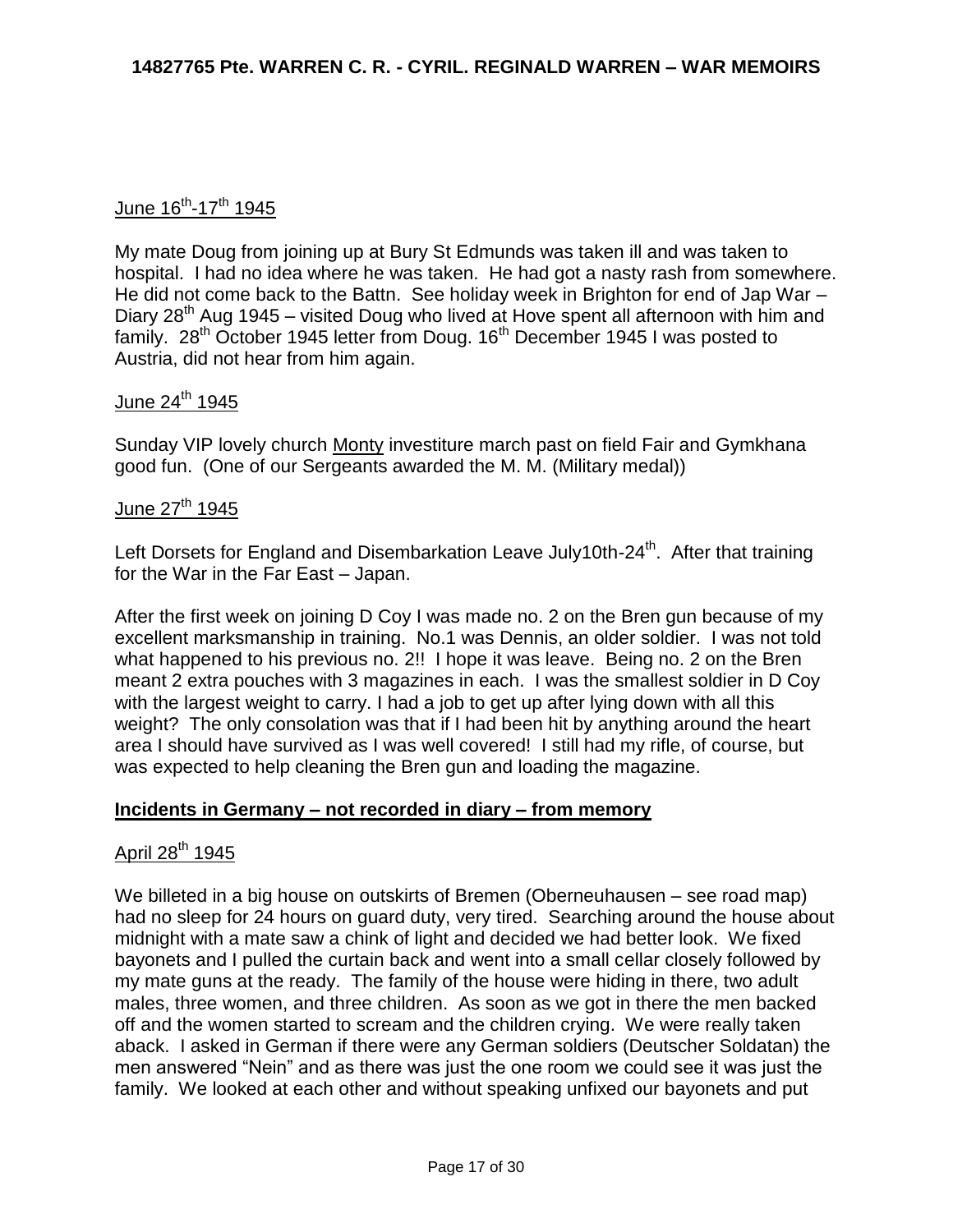them away and put our rifles on our shoulders (upside down). They stopped screaming and we backed out and shut the curtain properly. It was something that stayed with me for weeks later and the two of us never discussed it. Thinking about it later we must have looked really bad, scruffy, dirty, tired eyes and armed, no wonder they were frightened. I would never want to experience anything like that again.

N.B. One thing I was always glad of was that I never fired a shot in anger at a person. If I had killed someone I don't know whether I could have coped with that in later years. I saw dead and wounded people obviously but that I accepted as a part of being a trained soldier.

## April  $29<sup>th</sup>$  1945

On one of the moves in convoy I was on anti aircraft duty. The Bedford QL troop transport lorry had a round hatch on the roof of the driving cab and the AA guard stood on the seat of the cab with head and shoulders out and with a Bren gun. Imagine if a German fighter plane had decided to attack the convoy we AA guards were supposed to shoot at him? You can guess what would have happened, the driver and passengers would have baled out and the poor sod with his head and shoulders stuck out of the cab would have been stuck! The other problem was going through villages the telephone wire would garrotte you because the drivers never saw these so you had to yell at him to slow down.

#### April  $25^{\text{th}}$  1945

Travelled to outskirts of Bremen on back of Sherman tank evening time. Sat on engine cover so very warm but dare not sleep as I did not want to fall off! There were about 6 of us on each tank.

#### May  $7<sup>th</sup>$  1945

Searching area near Beverstedt (see German road map – nr. Hamburg) attached to 51<sup>st</sup> Highland Division. Platoons spread out over countryside. Cpl and I on country road. Sat at the side of the road eating Bully Beef sandwich about 15 German soldiers came down the road. Got up and picked up our rifles. They promptly put their hands on their heads. We roughly searched them for weapons and sent them on their way to be picked up by more troops behind us to be taken to a POW camp. Found their weapons later on in a ditch, at the side of the road. We emptied the ammo from these and scattered it up the ditch. Smashed off the butts of the rifles and rammed the barrels of the Luger pistols in the mud to block them up, throwing the magazines away later up the road. Standard procedure.

## June 3<sup>rd</sup> 1945

Moved to a Jerry camp in forest. This was based near to an aerodrome and a factory. In the wood itself were large dumps of bombs with no fins stacked up at the side of a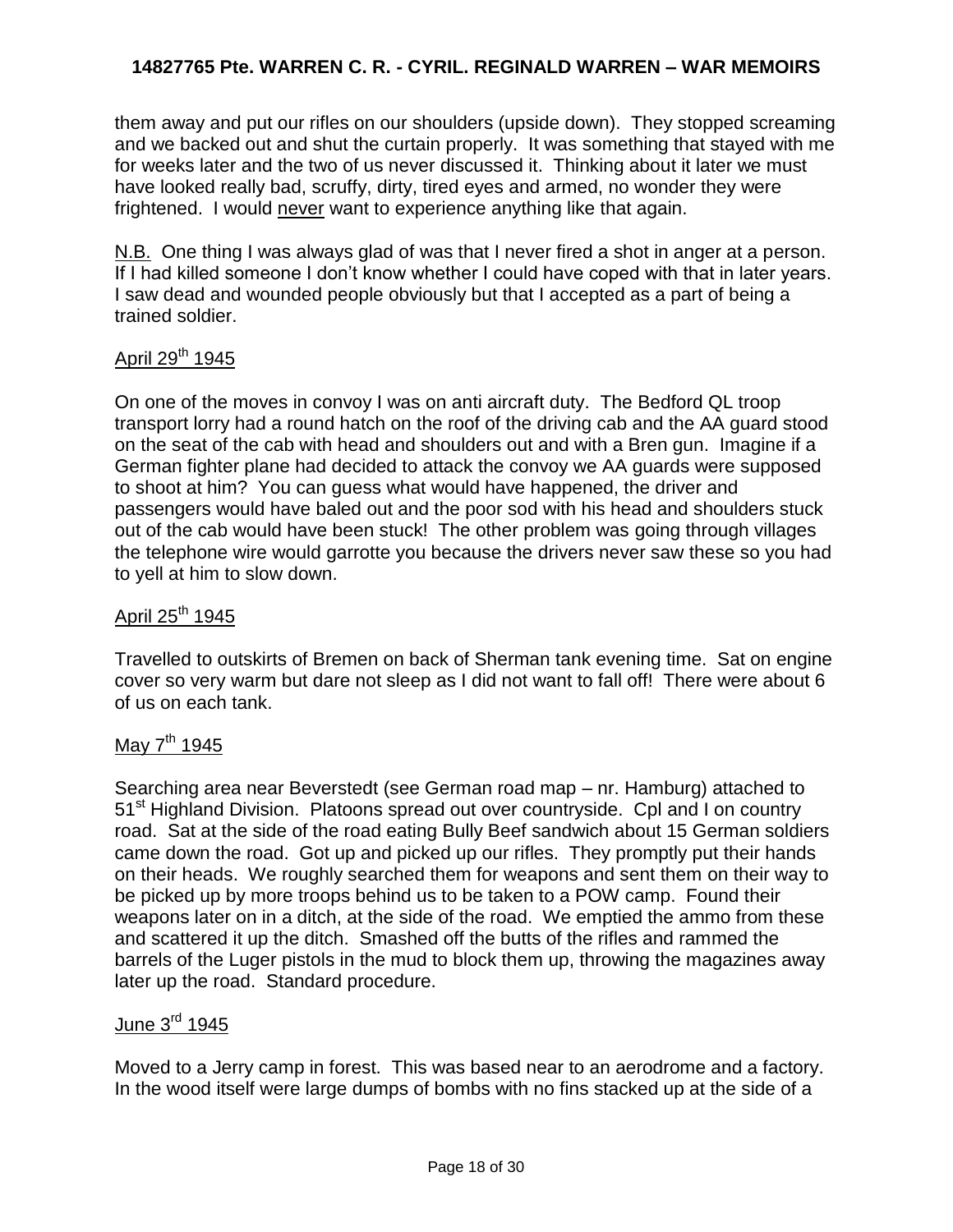fairly good path. It was rumoured that these bombs contained gas. This was never confirmed but we were warned not to do anything stupid like climb on them. We were told that the factory was in use and the bombs were being emptied (?) by the staff who had made them up in the first place. We had a look around the factory mostly outside as it was securely locked on the Sunday but were warned off when the staff came on again. On the Monday exploring again we found the airfield. There were one or two planes (Heinkel 111 bomber) on this with the tails blown off by the Germans so they could not be flown. We had a good look at them and I sat in the front gunners seat to see what it was like. The guns were still in the plane but no ammo good job! We found another drome later with gliders on for troop carrying. Obviously the factory – bomb stacks – airfield were all linked together, but we could not find out what it all meant. On further exploration of the area we found a railway system with a diesel engine, which of course we tried to start, but it had been put out of action. What we did find was one of the maintenance trolleys on the rails. This was driven by hand by a seesaw type of traction:



Four people pumped the handles up and down to make it move. Of course we had to have a go and reached quite a good speed. This of course eventually led to competition. We marked a course out about ½ mile and had a glorious time pumping back and forth. Eventually we got a bit too competitive and the thing jumped off the rails, luckily no-one was hurt but it put an end to the game as it was too heavy to get back on to the rails. We did some more exploring but in the end the area was put out of bounds and we had to pack up. Apart from the airfield where we were warned off the planes as they could have been booby-trapped. If some of us got bored we always found something to do otherwise we would have gone mad! I always explored the areas we were in by walking, sometimes on my own, but it was better than sitting about, playing cards etc. if the weather was bad I found a book to read.

#### April 26<sup>th</sup> 1945

After a night attack through a forest following a creeping barrage of 25 pounder guns we reached the edge of the forest and were told to dig in at the edge of the trees. It was getting light so we all dug our own slit trenches and waited in them for further orders. Later in the morning a patrol was sent out to the bit of forest opposite (see sketch), they returned to tell us there was a German machine gun nest right opposite, but luckily for us one of the shells from the barrage had made a direct hit and killed the 3 soldiers. We would not have stood a chance had they lived. They would have got our entire platoon of 30 men as they could not have missed us!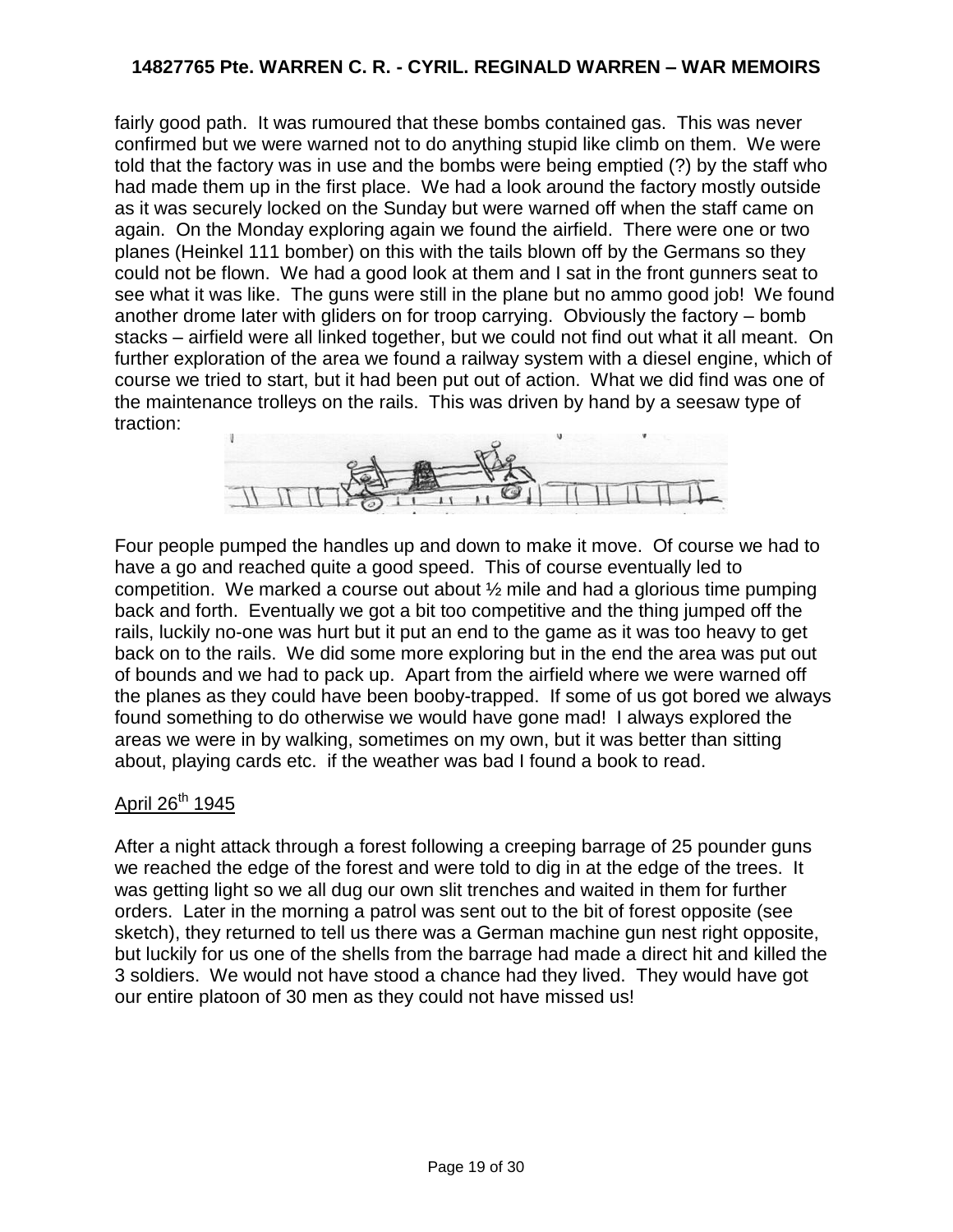

Slit trenches were dug deep enough for you to kneel or sit in as they were not permanent. We learned later that one of our lads had been killed by one of our own shells that was faulty and dropped short. This was one of the slit trenches at the top of the sketch. We heard this one as it made a strange wuffling noise as it came over and we all flattened.

## April 30<sup>th</sup> 1945

This day we really needed a bit of luck, we were advancing on an open country road the usual way we had been trained to do e.g. Sections:

|      | 10 Men unche Bren gun |            |            |           |                                    |  |
|------|-----------------------|------------|------------|-----------|------------------------------------|--|
| KOAD | <b>OOOOOOOCOO</b>     |            | 0000000000 |           | OOOOOOOOOO                         |  |
|      |                       |            | as before  |           | and So on<br>covering about I mile |  |
|      |                       | 0000000000 |            | 000000000 |                                    |  |
|      |                       | as cloose  |            |           |                                    |  |

About a mile away in a small wood in a valley a German rocket mortar (called a Moaning Minnie because it was fitted with a device that made the mortar shells moan as they came through the air). We saw a series of flashes as it fired then heard the mortars coming - 10 of them – we all dived for cover on the side of the road. I watched the first ones explode in front of us then got my head down as they straddled the road. The noise was terrific and the shrapnel was whistling about. We lay a short while expecting another salvo but saw the German soldiers running off, luckily they had decided to retreat. 3 of our lads were wounded. One lad was in the section in front of us. He was hit in the backside. The stretcher-bearers picked him up, face up, and lay him on the stretcher but they had to turn him over as he screamed with pain. The other two were further on so I did not see them. It really shook us up and it was chaos for a few minutes. The next lucky escape follows directly on from this.

#### April  $30<sup>th</sup>$  1945

After the escape we continued advancing on the open road and within I mile came across 3 Sherman tanks, 1 Bren carrier and 1 Weasel (smaller Bren gun carrier used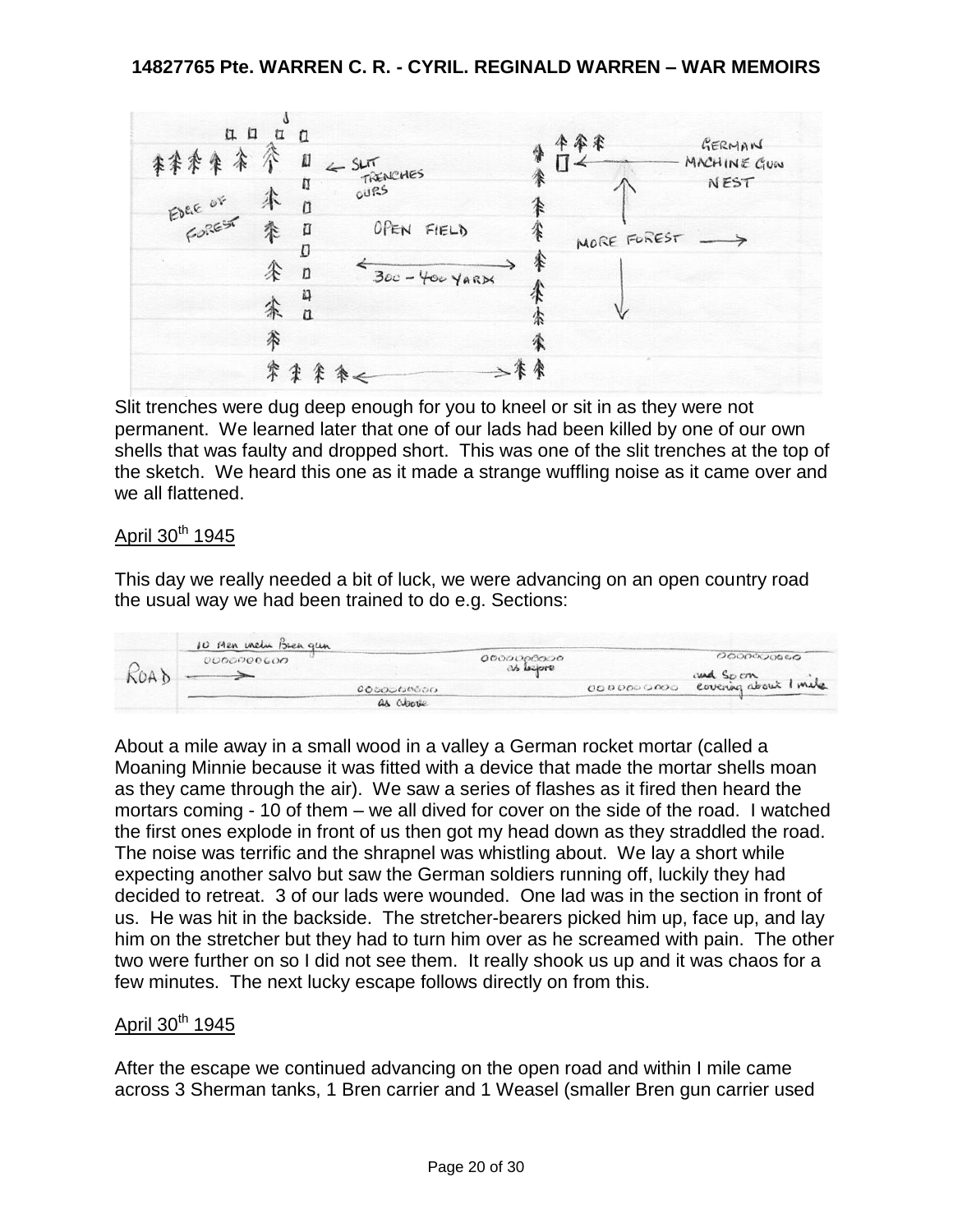for taking out casualties and for officers as a command post) all with tracks blown off and abandoned. It suddenly hit us the roadsides had been mined, we were walking through a minefield and had dived for cover on the grass at the roadside, where the mines were laid. Luckily they were anti-tank mines and the weight of a man would not set them off, but it did make us think and we were very careful to keep to the road. Normally the Germans would lay "S" mines in between (anti-personnel) but they had not bothered or else we would have been in real trouble, as these are really vicious and are difficult to see.



You tread on the prongs, which set off the small charge, which throws up the actual mine. As soon as it reaches the end of the wire this detonates the mine and you can imagine what happens at that height off ground level. We were taught how to deal with these but you have to find it first! To prevent the mine going off involves putting a pin/nail in a hole at the base of the prongs to prevent them being pushed down. Of course every soldier carried a nail with them!!??

#### **Further lucky escapes – in training at Colchester**

(If you work with weapons you must expect a fatal accident some time)

We were training firing a 2" mortar. A drainpipe with a trigger handle at the base. The "pipe" was fastened to a heavy metal base with a threaded handle used to adjust trajectory and secure the mortar. This was a two-man job and we all took turns loading and firing. I was firing and unfortunately had the team "thickie" as loader. We were firing smoke bombs and high explosive in succession. The mortar bomb was 9" long, the rear had fins, the front lethal end had a metal screw on cap, which when unscrewed revealed a thin foil cover as a safety measure as the striker was very sensitive and any small pressure would set it off. The trainer was a Sergeant who stood behind us, we were on our stomachs, and the others were back at a safe distance. The loader put in the smoke bomb and I fired this off then we had to wait for it to land to see if I had got the distance right. The loader then put the high explosive in and we waited. Unfortunately the loader did not realise I had not fired this off and started to drop the next smoke bomb in. I quickly tipped the mortar to one side, luckily the loader did not drop the smoke bomb when I did this and held on to it. I don't know who was the most shocked, the Sergeant went deathly pale and so did I! The loader had no idea what he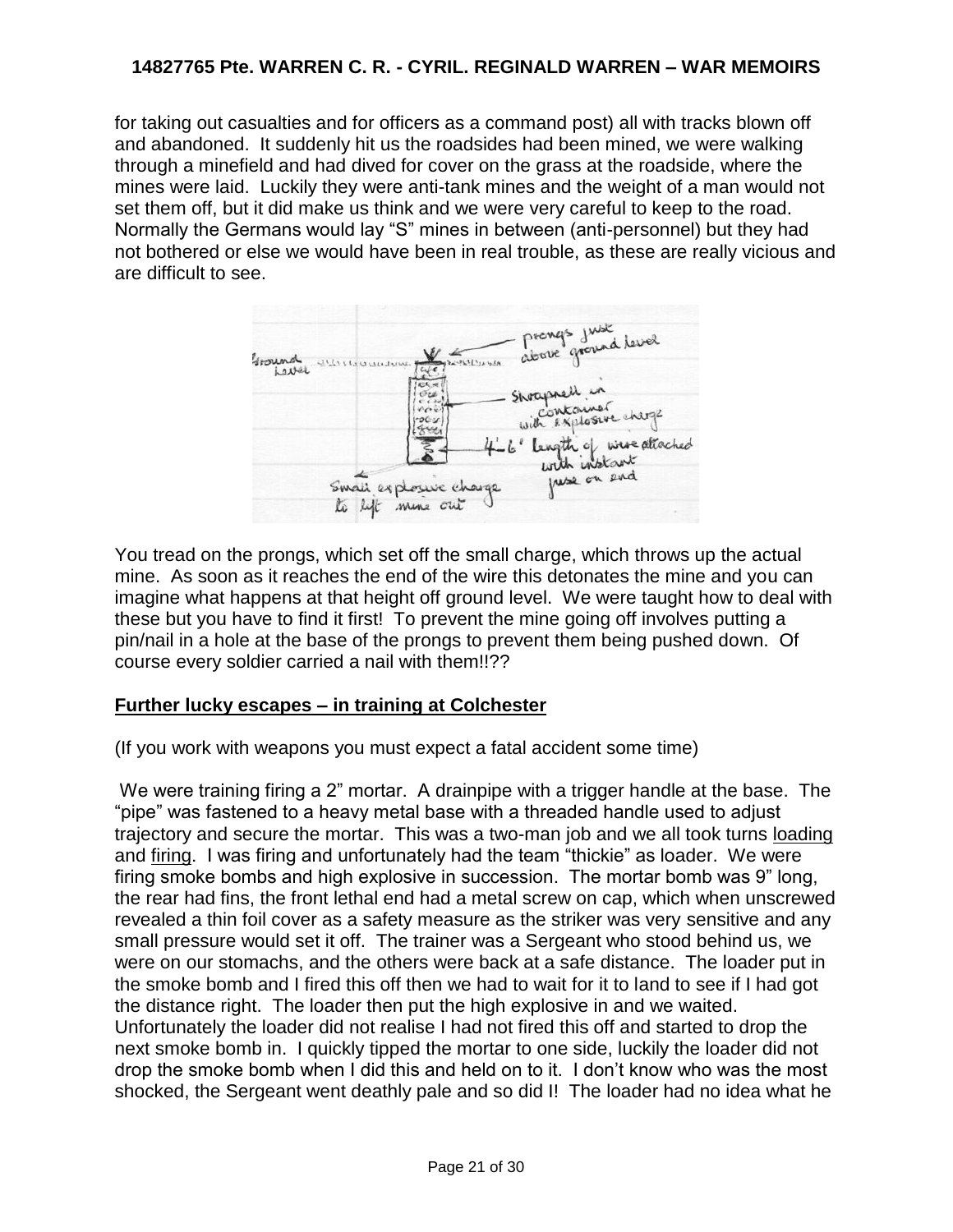had done. The Sergeant grabbed him and after a lot of verbal abuse pushed him to the lads at the back and I got a different loader. We then got a lecture on what would have happened if the smoke bomb had dropped on to the high explosive. They would not have found much of the three of us next to the mortar and one or two at the back could have been hit by flying metal from the mortar itself. You don't forget these incidents (I never told my parents until I left the Army) but it could have ended my career very early!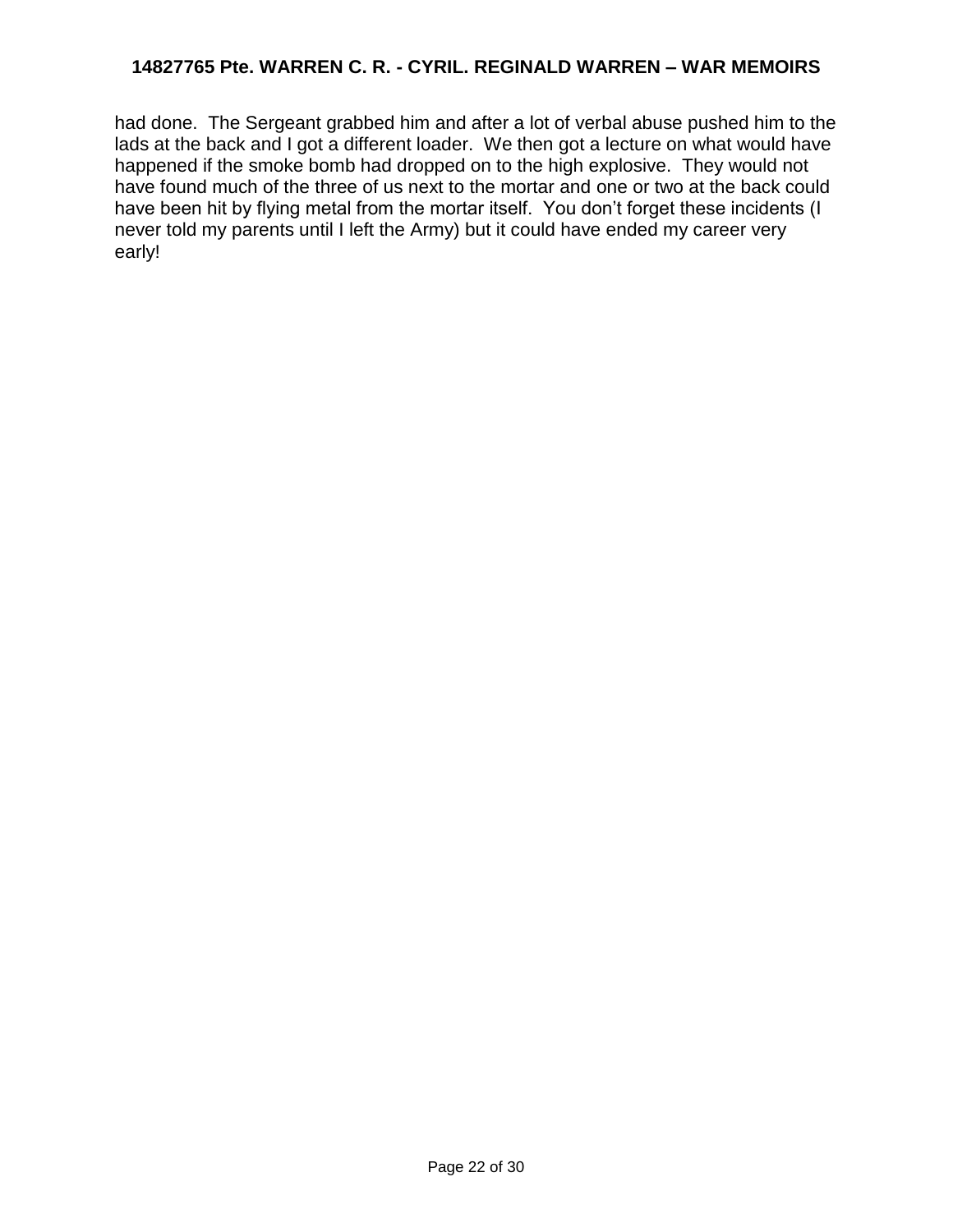## CHAPTER FOUR: AFTER GERMANY

## **Back in training**

We were brought back to train for the campaign in the Far East – Japan. After disembarkation leave (24<sup>th</sup> July 1945) I was back at Maresfield Camp in Sussex joining the  $4<sup>th</sup>$  Battn Devonshire Regt. Unfortunately I was 1 day late reporting back. Was put on CO's orders and given 7 days confined to barracks, cookhouse duties, cleaning and polishing gym floors etc. etc., whitewashing anything that did not move!! (Old Army expression "If it moves, salute it, if it doesn't move, whitewash it".) We were now in training for the war in Japan. We were issued with jungle kit, including a shorter rifle with a rubber butt and flash eliminator, for jungle fighting, also a knife bayonet rather than the old pig sticker. (I brought my pig sticker bayonet back with me, it lives in my garden shed!) It was intensive training and an area of Sussex near the camp was converted to simulate jungle. As those of us who had come back from Germany had been involved in front line action we were considered to be fully trained fighting soldiers?1 so we were to be the backbone of the Battn? The insignia for the Division was a red diamond on a blue background – this was the 70 Div and was classed as a high Division. The eventual plan was to drop us into Japan in gliders (lovely thought). Luckily on August  $15<sup>th</sup>$  the atom bomb was dropped and were we relieved! By then we were considered to be fully trained and ready to be moved. We were now back on normal training – drilling, firing weapons, more marches and exercises, lectures etc. etc.

# (December  $16<sup>th</sup> 1945$

Moved by train to Southampton to join Shaw Saville liner "Dominion Monarch", which was taking New Zealanders home after serving over here also their wives and girl friends. The ship was calling in Naples, Italy to drop us off, then on to the Suez Canal picking up more troops there for the New Zealand destination. We were put in the storage hold down in the bottom of the ship where we were in hammocks. We had to take these down every morning and the place made tidy for inspection then up every night – if you had to go to the toilet during the night you had a hell of a job to find your hammock as it was a sea of hammocks. The idea was to pick a point on the ship then count the number of hammocks to yours. If someone had come late and put another one up that was a problem, you then had to punch the bottom of the hammock and if someone swore at you, you tried the next one!! They were wonderful to sleep in though, as they stayed level whatever the ship did. We went through the Bay of Biscay, which was very rough. I was violently seasick the first full day and ate nothing, but the next day I ate all my meals plus any going spare. One or two badly affected lads had to be carried off the ship in Naples on stretchers! We did have some duties to perform as usual, one was to guard doors to the upper decks to prevent us ordinary scruffs from appearing on deck with the Officers and their ladies. We had to wear gym shoes all the while on the ship. I was on duty when we went past Gibraltar, it was night but saw the lights on the Rock. The other thing I remember was seeing some dolphins swimming in front of the bow of the ship, just under the surface. They were wonderful.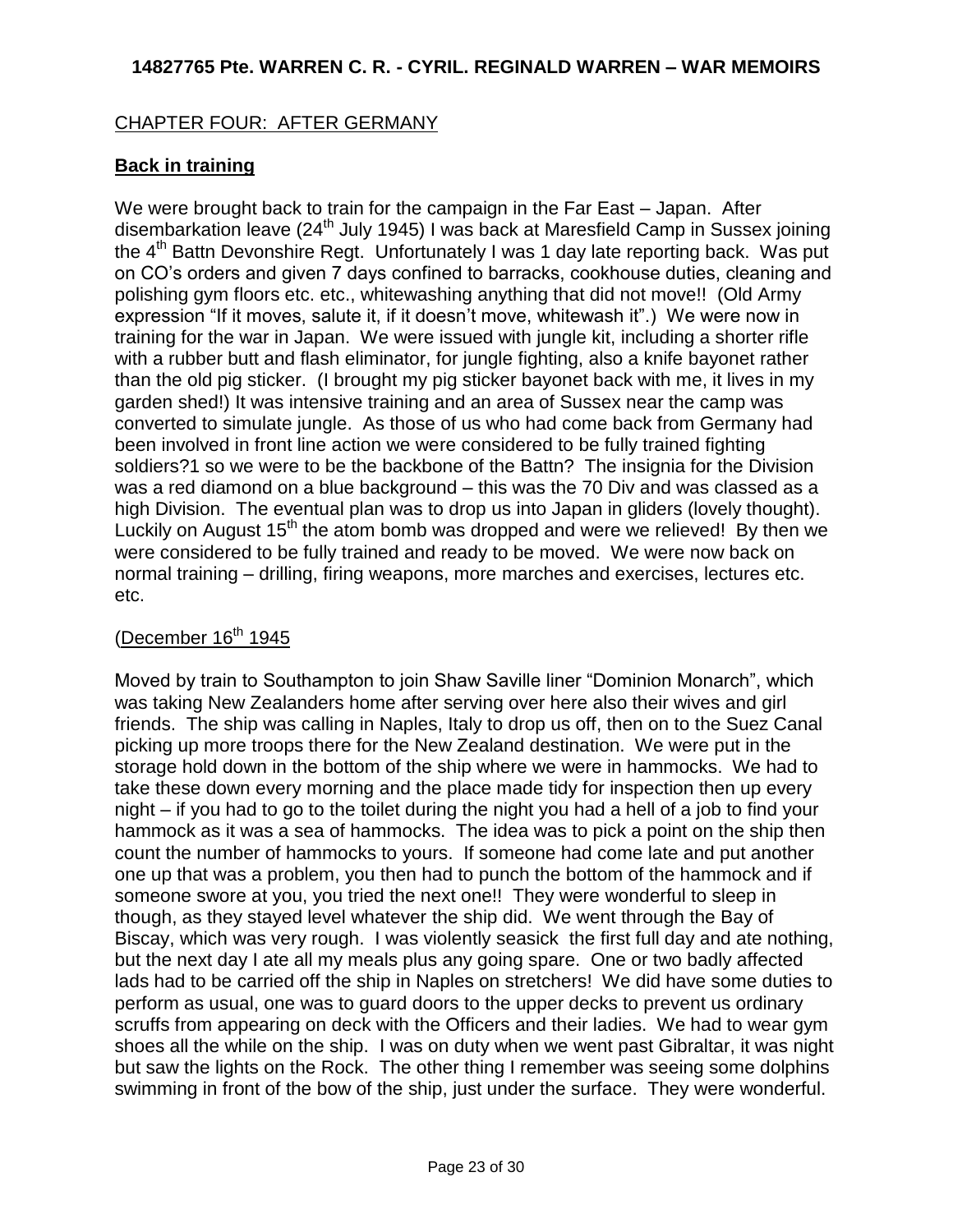## December 23<sup>rd</sup> 1945

Landed in Naples, taken by Army lorries through the dockside and the rough side of the city to 307 transit camp in tents. The lorries were driven fast through this area. We spent Xmas in this camp and had our dinner there. By tradition the Officers served us our meals at the tables. Saw Vesuvius volcano. Smoking. Very impressive.

## December  $26<sup>th</sup>$  1945

On to train – cattle wagons – en route to Austria. As we went through the South of Italy we passed some large orange groves. Having not seen any oranges during the war you can guess what happened. The train was a very slow one so the oranges were raided and one or two lads brought armfuls back. The only problem was later on there was a mad rush off the train as we all got the "runs". We were not used to fresh fruit! We passed through Rome station all marble; then Monte Cassino and saw the ruined abbey on the hill. Then up through Udine on the other coast.

## December  $27<sup>th</sup>$  1945

Arrived in Austria – Villach transit camp in huts.

## December  $30<sup>th</sup>$  1945

Karawankenhof Hotel in Carenthia, Austria. Beautiful place near mountains, on the border with Italy.

It was a beautiful country but to most of us it was a waste of our lives as we were still soldiering. I did get around and explored as usual but for all that it was not a holiday, the people were not too friendly; after all they welcomed Hitler and he was an Austrian by birth. We had to watch our backs for quite some time and for a while you went about in pairs. Eventually we were accepted and some of the lads took home Austrian wives. Austria was divided up on occupation between British, French, American, and Russian. The Russians had the eastern part, which included Vienna. Vienna being the capital was divided as all the HQ were based there. We had the southern part of Austria, Carenthia and Styria, borders with Italy, Switzerland and Yugoslavia. I had two leaves from here.

We were moved about the British Zone of the country quite a bit in various billets, camps and the occasional Schloss, in Ehrenhausen, (small village) but even here the other ranks i.e. the scruffs were either in the outside buildings or in tents. We were back to normal soldiering, marching, drilling, firing weapons and out on manoeuvres for the odd week or so, no change and trying to avoid doing these! We did get to Vienna as all battns took turns in the duties there mostly guarding. I was put into Intelligence Section (?) which involved patrolling the Austria/Yugoslavia border and gathering information. At the end of the war Tito took over Yugoslavia but there were some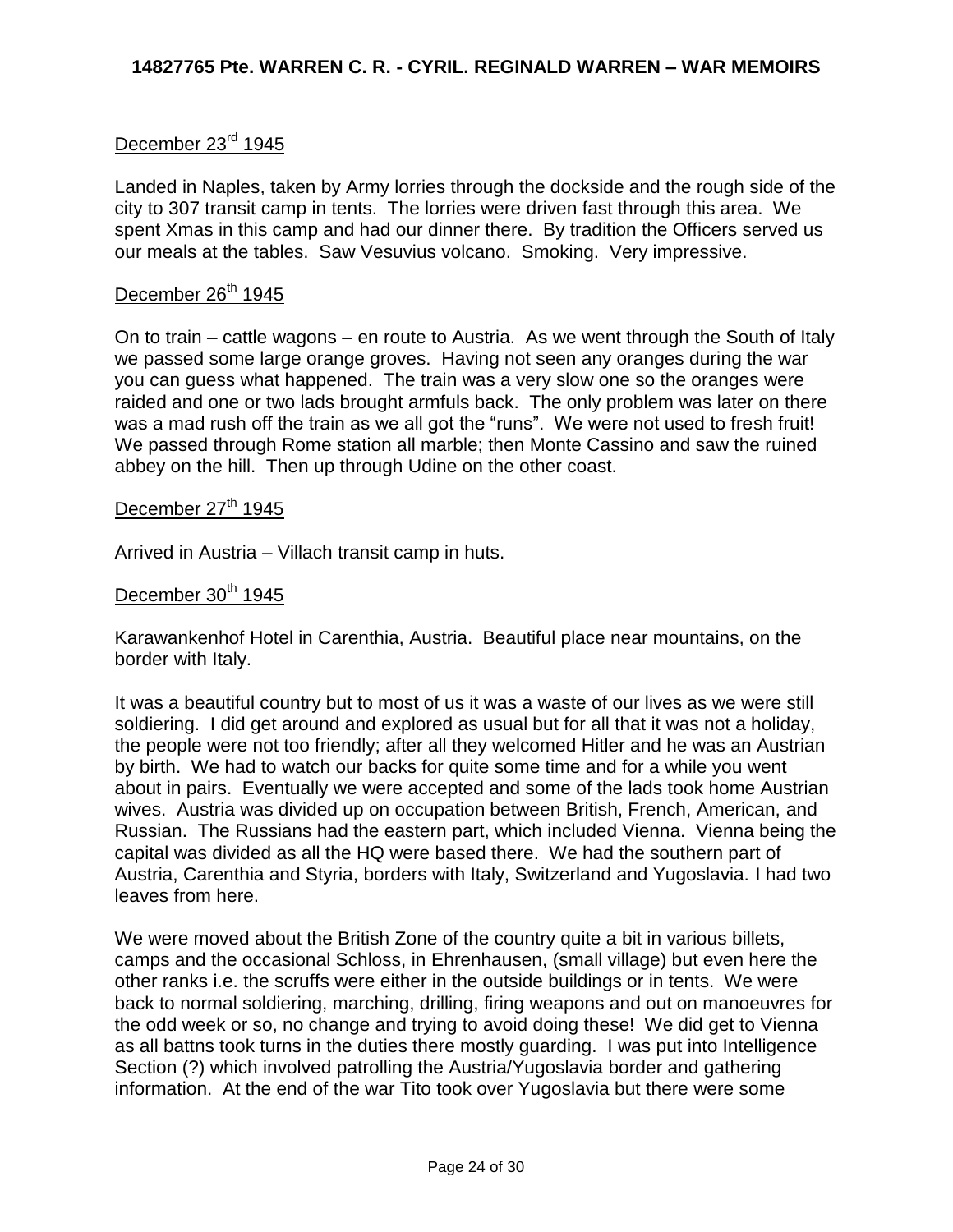elements that wanted the monarchy back. These people operated on the border, they called themselves "White Guards". We were supposed to keep these people away from the border. There was a 1 mile deep forbidden zone along the border and the inhabitants had special passes a "Wohnsitzbesheinegung"! We were supposed to stop anyone within the area and check this. If any of the White Guard were captured we were supposed – after interrogation – to hand them over to the Yugoslavs at the border post. We found out later after a spell of torture they were shot, so strangely enough we never caught any! The border is marked by 3 foot high concrete posts

If any of our lot strayed over by mistake and they got you, you were there for about 3 months, imprisoned in Llubjana jail. When you were given back to your own lot, without watches, rings or any other valuables, you were promptly tried by court martial for desertion and spent 6 months in an Army detention camp! Not bad eh?

every ½ mile.

The two duty visits to Vienna were really interesting and I spent my time off duty exploring. Our days there were split up – one day preparing for guard, one day on guard duty and one day or part day free, depending if you were put on camp duties, this was the pattern all the time we were in the city. It was here on one of the weeks that I spent 7 days inside – for being naughty – purely an Army offence (honest Guv!) Vienna like Berlin was in the Russian zone so they had the same system for the Military Police of 4 men in a Jeep patrolling the whole of the city, which was divided up like the rest of the country into zones. The jeep had 1 British MP, 1 French MP, 1 American MP and 1 Russian MP, each dealt with his own men, backed by the others if there was any trouble.

The Prater where the big wheel is was in the Russian zone and I did want to see this but had to go on my own, so it was a quick look from a side alley as the Park was full of Russian soldiers. I did spend about ¼ hour but it was worth it, the wheel obviously was not working, it had been damaged. I got to know my way around but did not use the underground much – mostly by tram. (When Rachael and I went to Vienna I could take her round all the sites of interest, I could remember most areas and we did go on the big wheel.)

Our troops were stationed in Meidling Barracks, where the Austrian royal guards were based. There are some photographs in the album where we are on the roof of the barracks we were in. The HQ of our forces was in the Schonbrunn Palace (Summer Palace), this is where most of our guard duties were, plus some storage warehouses in the city. They did have a ceremonial guard on the main gates of the Palace but I was the one with the plastic buttons on his greatcoat, so I was out!! There is a photo or two of some of us in the Palace grounds including one of our lads on a statue.

The journey to Vienna was fascinating as we had to go by Army lorry and over a mountain range. The Russian border post was on the Semmering Pass, which was on this range, and we had to stop here while they checked us over. On the other side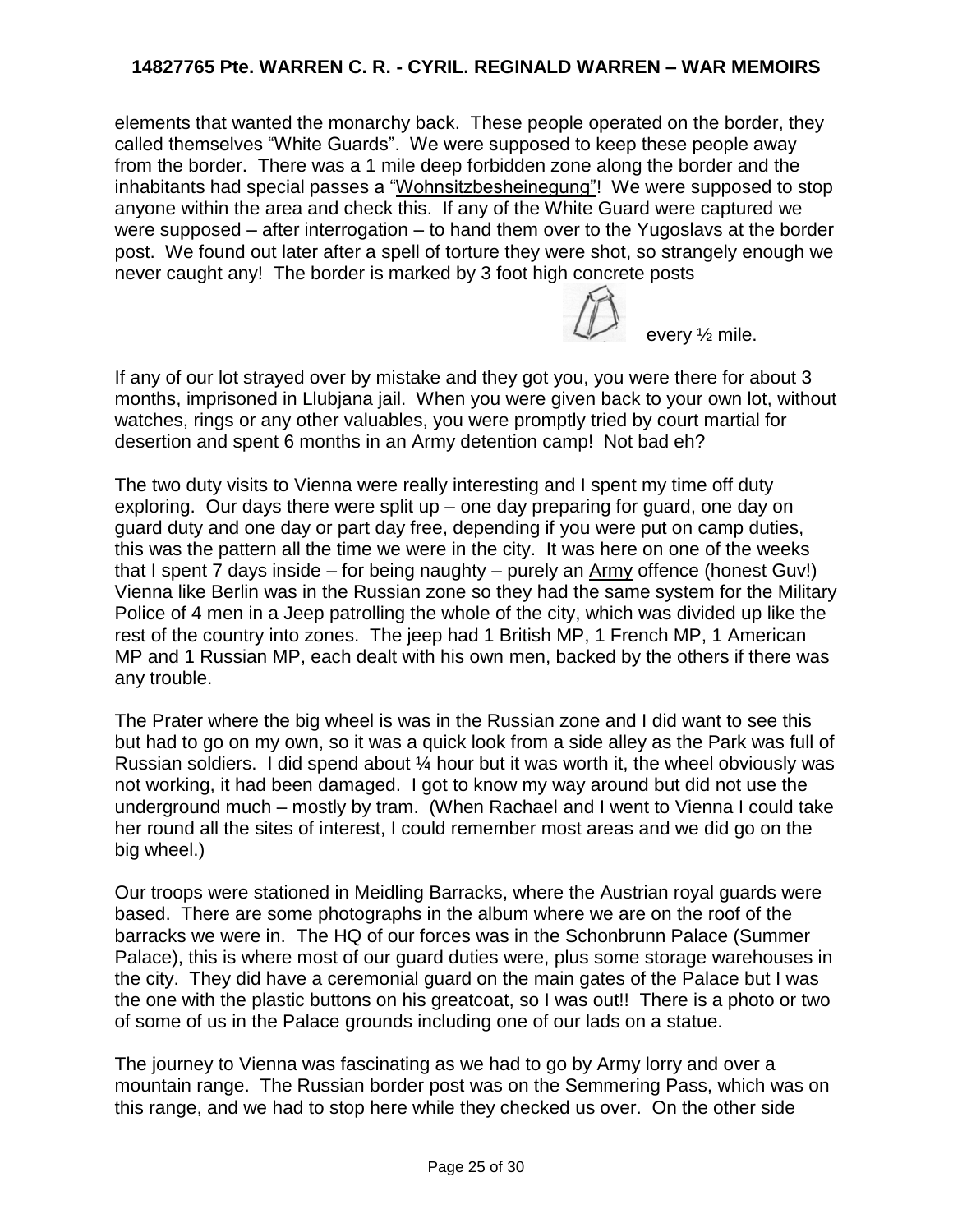coming down we could see the Danube Valley, a wonderful view, as this does go by Vienna. On the 24<sup>th</sup>-27<sup>th</sup> June 1946 the British forces in Vienna held a Military Tattoo over a weekend for the other forces plus civilians which went down very well. Us people in the Devons were mostly on guard duty, but the classier troops – Argyll and Sutherland Highlanders etc. – were in the Show. We were given one evening off to see the show. I spent two periods in Vienna, June  $13^{th}$  to July  $16^{th}$  1946 and April 17<sup>th</sup> to May 25<sup>th</sup> 1947, but one of my leaves coincided with the last visit so I went on leave from there, but came back to another place, not recorded in diary, to join Battn.

We spent 9 months in the village of Leibnitz near the Yugoslav border. We were billeted in the school, a 2 storey building, but there was no water on so we had to wash in a tent in the yard, the toilets were also there. It was the winter period and it was bitterly cold, alright during the day but cold at night. We did our own border patrolling in this area (photo of me sat on the frontier post in album). I was the platoon scrounger as I could always remember where items were if someone wanted anything. I had managed to obtain a small pot-bellied stove from somewhere and managed to persuade the Officers 30cwt truck driver to move it round for us (my cigarette ration). As we knew we were going to be some while in Leibnitz we decided to use it in the school. We managed to smuggle it into our classroom, there were about 10 of us in there. We were at the end of the building so we were on an outside wall. We bashed a hole through in the evenings with an old bayonet and a hammer someone picked up? Someone was based in the yard when it came to knocking through the outside wall, this was for the stovepipe. The pipe was removed during the day and the hole was covered up with a picture. The hole on the outside was so high up it was not noticed during the day. The next problem was fuel, there was a coal store in the yard for the Officers/Sergeants quarters, but this was surrounded by a fence and barbed wire, which we were supposed to guard as well as the school? This problem was soon solved as the people on fire watch guard were given the job of keeping our fuel topped up overnight. We managed to make a hole in the fence near a wall and close to the ground, which could be covered up without creating suspicion. We had a spare large haversack and this was used every night. The other problem was the stove and the haversack on inspection days. This was solved by taking the back off one of the tall cupboards and sticking this in front of the stove with the haversack on top. We then filled it with the brushes and cleaning tools for the room. It worked very well! The trouble was some evenings there could be as many as 30 people getting warmed up in the room, but they did contribute with the fuel supply. What a way to live!!

I was sent on a weeks ski course to a small Austrian ski holiday place in the mountains – Flattnitz. It was a smashing week, we wore just pullovers during the day, but put greatcoats on as soon as the sun went down. I got a small badge to signify I had passed the course, but appear to have lost this. The idea was for patrolling the border during the winter. I never got the chance to do this as I was sent out to the various Coys to check their intelligence systems and collect information, so I did not get a chance to practise – pity! My 21<sup>st</sup> birthday was spent on one of these, so I had no chance to celebrate with my mates!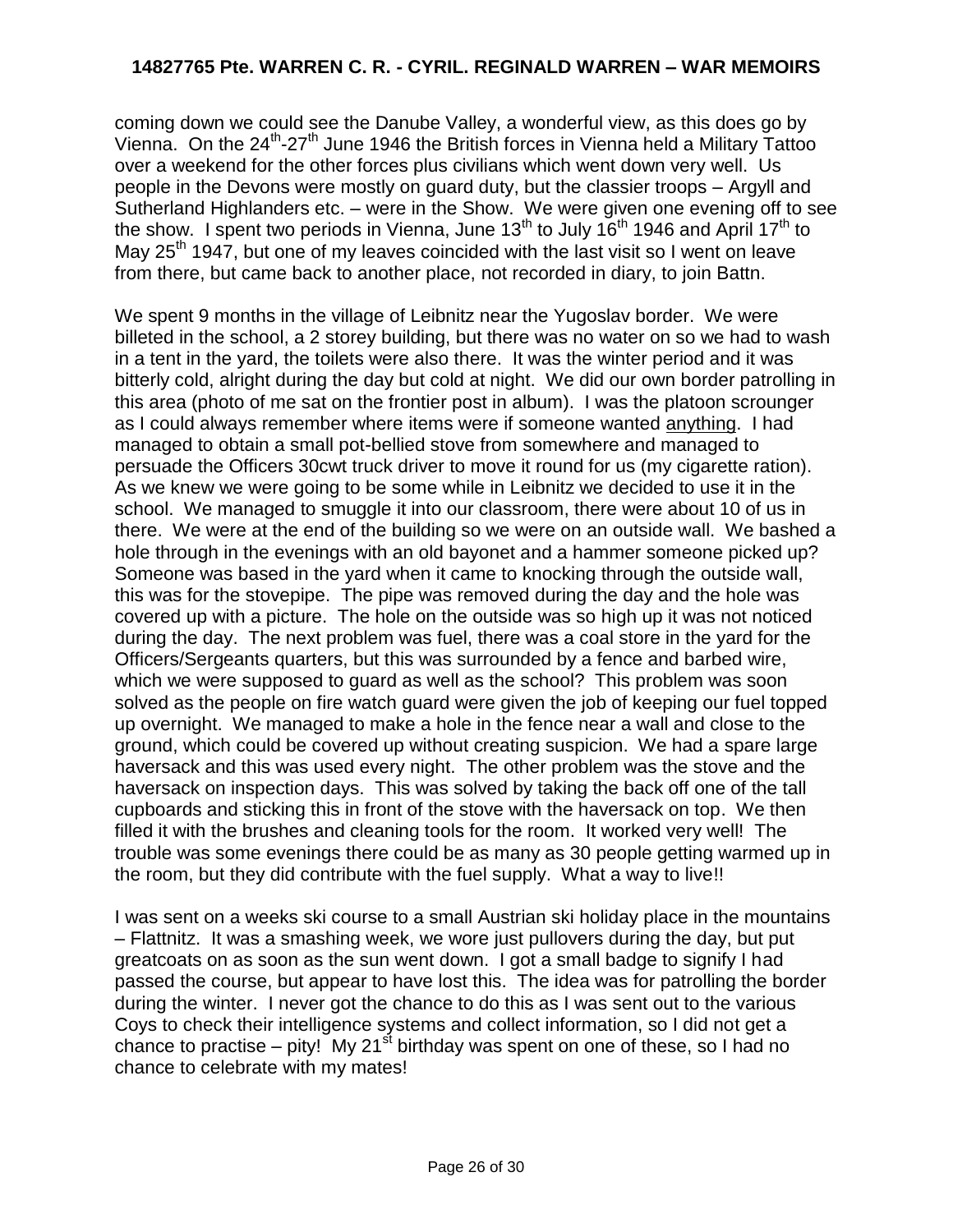## **Incidents in Austria (personal recollections)**

Because I was in the Intelligence Section, anything to do with the border I had to be involved and make a report to the C.O. We had a 30cwt at our disposal and were sent out at odd times, so that the residents could not know we were about (there was a lot of Black Market activity at this time). We had a driver who stayed with the vehicle  $-$  a Sergeant who was in charge – and 4 other lads plus me. On this particular time we were lumbered with an objectionable Sergeant who had been in the Merchant Navy for years. He knew it all! We had to park 2 miles from the border as the path ran out. It was hilly country and heavily wooded – fir trees. We reached the border after a long devious walk and found the border mark. The Sergeant took out the map – I had got one as well – looked round and said "Right, we will stay together, follow me". He started walking to the other side of the post but I said "Hang on, you're going into Yugoslavia". He turned round and said, "Who's in charge?" so I had to say "You" but also said, "You go that way and you're on your own". The rest of the lads backed me up and we moved along to the next post. He was a bit cross and shouted us to "Stop" but he was ignored. About ½ mile on we came out of the trees and could see our lorry down in the valley. He shut up then and I had to do the map reading from then on. (The actual conversation was not quite as polite as recorded above, of course!!)

On another occasion we called at a farmhouse on the way back from another area to get a drink from the well. The farmer came out and offered us some homemade schnapps (plum brandy). It was a hot day and it tasted really good, they kept the jar in a water butt so it was cold, so we had a glass or two. We said goodbye and made our way to the lorry ½ mile away. We had not gone 200yds when the drink hit us. Two of the lads collapsed, I kept seeing double, the Sergeant was a whisky man but he was not too good, the other two walked very stiffly with glazed looks! We managed to reach the truck but we were in a terrible state, the driver fell about laughing and we had to sit by the lorry for over an hour before we started back to camp, luckily this was an hour away!

The aristocracy were very pro-Hitler as it gave them a higher status in a German State. One or two of them were real ardent Nazis and could have made problems for us. A lot were confined to their Schloss or big house and guarded there. Some were in the process of being taken to a tribunal for trial. They all spoke perfect English. At one point our platoon had the problem of looking after a family of two men and two women – middle aged – who were removed from their home and were on their way to a trial in a local town. They could not be allowed to be taken to a local jail as people in their position could have coerced or bribed their way out because of their position, so it was left to our lot to watch them. They were not allowed any freedom and were watched 24 hours a day. There had to be a Sergeant in charge and an ordinary soldier backing him. The Sergeant had a revolver and the private his rifle, and they were loaded. I don't know what their crime was. One day the Sergeant had to make a report to an Officer and left me in charge. (He should not have done this.) I sat on a low wall in the courtyard of a house, with my rifle leaning against the wall beside me. The people were standing in the middle of the yard. They were talking between themselves. One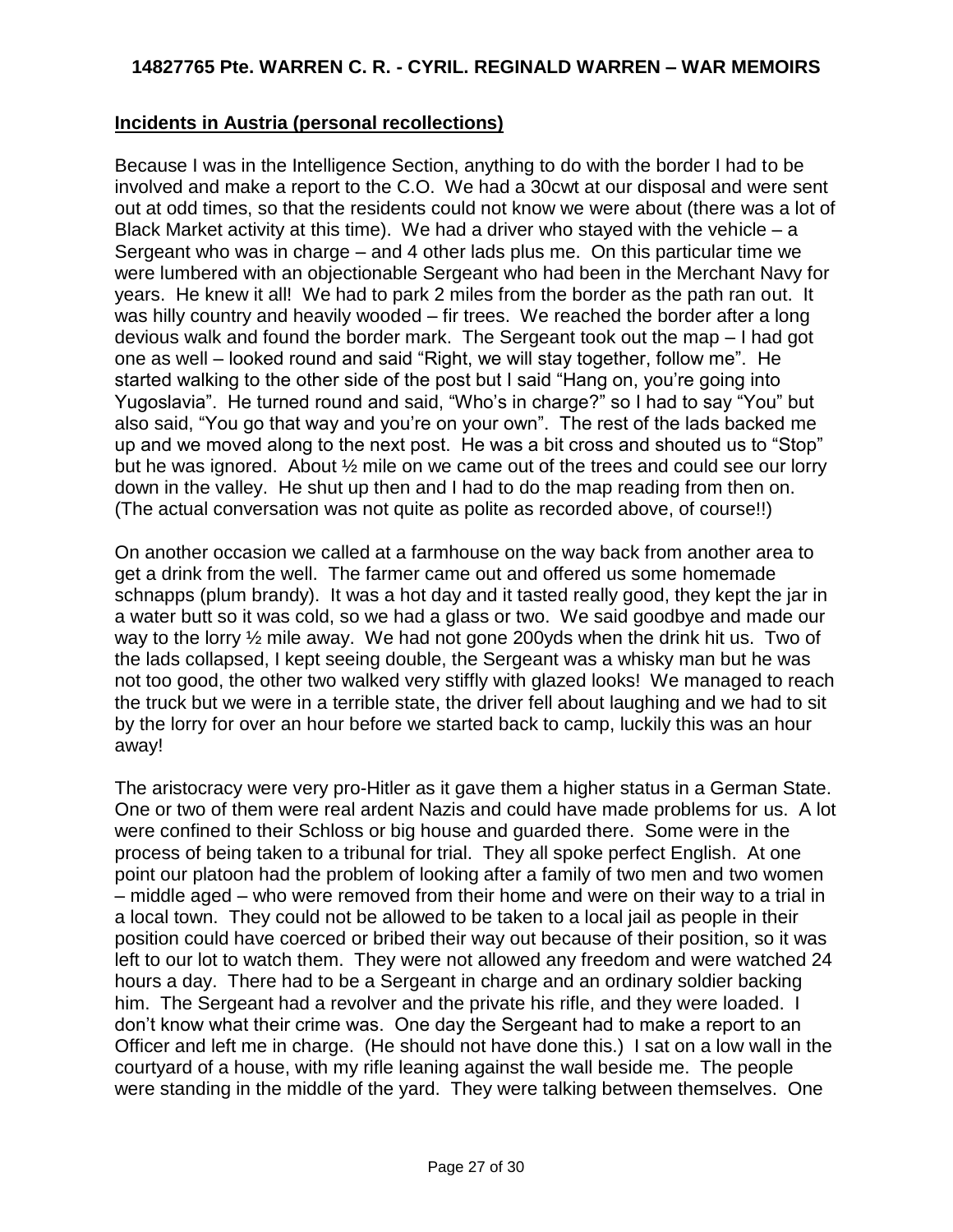of the ladies moved over towards me and about 15ft away stopped and said "We are just going to the village – alright?) I looked at her as the others watched, slowly picked my rifle up, loosely held it, pointed it at her, opened the bolt and flipped a live round out, pushed back the bolt putting another live round in and clicked off the safety catch. Then said "O.K., ready when you are". She went very pale. If looks could have killed I would have dropped dead! I gather later these people treated the ordinary soldiers like dirt. When the Sergeant came back I was picking up the live round from the ground. He could tell something had happened by the looks on their faces, but did not say anything till later, when I explained. These people were treated less like nobility after this and were made to carry their own luggage!

There are lots of incidents I have not recorded which would need a full size book, like we were on a trip in a 30cwt truck to collect rations, it was late evening, on the way back the driver was in a hurry and we ended up in a ditch. We were out in the country, no radio of course. We ended up getting a local farmer harnessing up his two oxen to pull us out, which they did with ease! Another occasion we were out on patrol in winter in a jeep. This was a favourite vehicle of the Officer. It had been fitted up with a cab and doors by the mechanics. Unfortunately it was very icy and on getting out my side I slipped, grabbed the door and tore it off its hinges! The driver panicked but when we got back I volunteered to say what happened. The Officer went spare; the trouble was I had great trouble in keeping a straight face. I got away with it, but only just! I was the one that damaged the door, of course. As mentioned before Austria was a beautiful country and on the whole I enjoyed my time there but it still came down to the fact we were there to do a job and it was a waste of my life at that time.

The other big problem there were the large numbers of displaced persons used as slave labour. They were put in camps in huts, some had families, but they were hundreds of miles from their real homes. Hungary, Rumania, Yugoslavia but mostly Russian. It was our job to look after them. The locals hated them and if anything went wrong they were always blamed, which meant we had to sort it out. The Austrian police were operational but dare not go near the camp, so had to be escorted. We also had to look after their welfare and were coerced into helping out the medics on delousing expeditions. Dousing the whole camp and inhabitants with powder – ugh!! On one occasion the Austrian police wanted to arrest a man for alleged thieving so our small section of 10 men were sent with two policeman to collect the suspect. The Sergeant put me in the accommodation this man was in (two rooms of a large hut) and told me to watch him and keep him there. Unfortunately the rest of the camp got the news and a large crowd gathered. The Sergeant panicked and left me in the room and went off with the rest of the lads to use his radio and get reinforcements. Unfortunately the man's wife was with him and she was very pregnant and obviously extremely upset. Talk about agony aunts, what with trying to placate her and keeping an eye on him, I had my hands full. I was stuck in that room  $\frac{1}{2}$  an hour before the lads plus Sergeant came back with a further 30 men and the job was completed.

One other incident was on the firing range somewhere in Austria. We were using an Officers standard weapon a 6 shooter 38 revolver for practice. There were 6 of us at a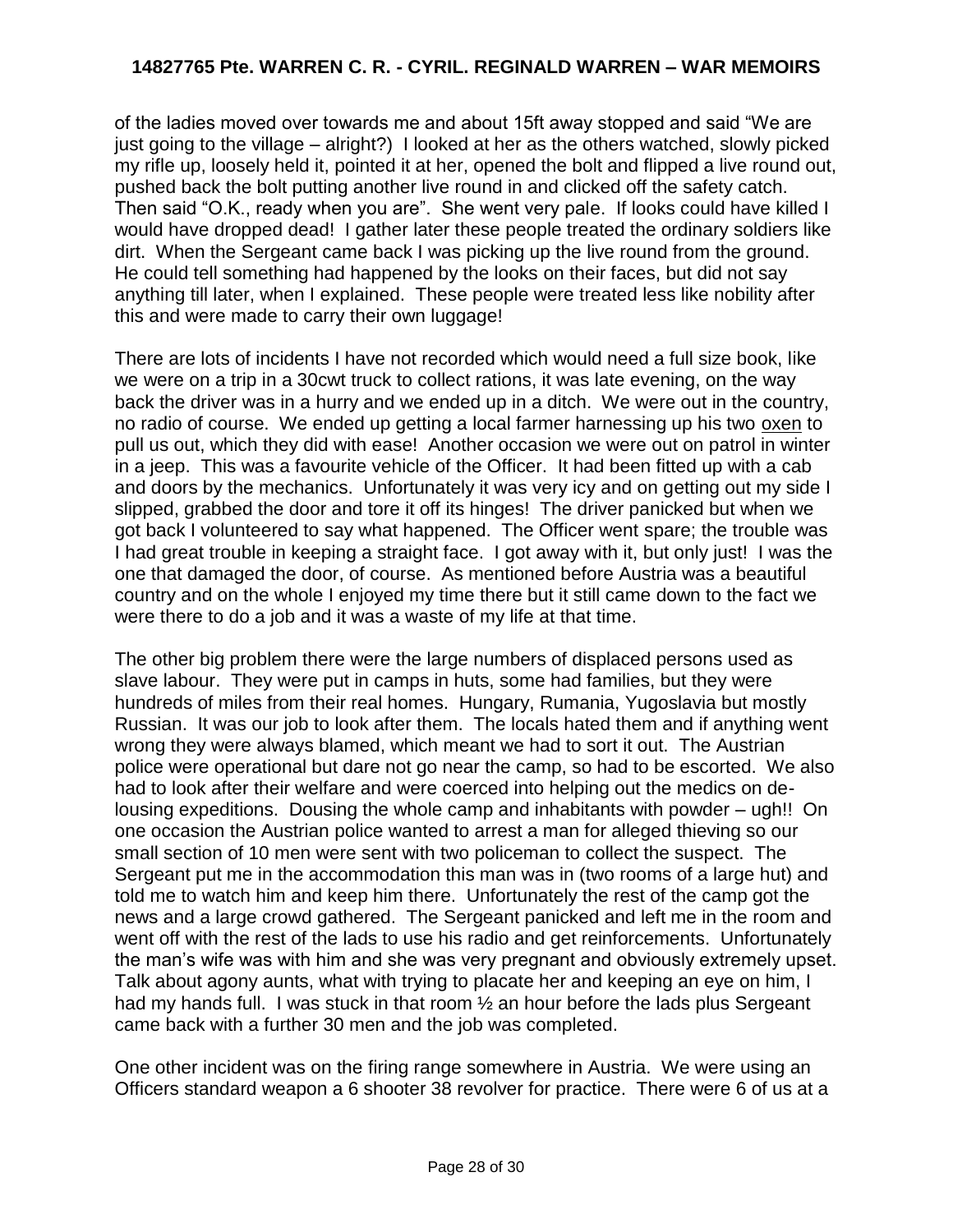time with a revolver each and you had to stand sideways on, arm fully extended and fire your 6 rounds then turn and face the targets 30 yards away, check your hits then unload the cartridges. The main thing was to check you had fired 6 times. In our group were two lads, very close mates from the same area of Devon, who stood together. The unloading process was dodgy, you had to grip the barrel of the gun with the left hand and operate the lever at the butt end to open the gun. You had to be careful to keep your finger away from the trigger when grasping the pistol with your right hand. Unfortunately the lad on the right hand side of his mate had not counted his shots and inadvertently touched the trigger and the gun fired his missing round. It went through the calf of his mate's right leg and the lad fell screaming with pain. I was on the other side of the lad who let off the shot. The Sergeant ran over and shouted "Anyone got a medical pad?" and believe it or not, I was the only one with a pad in the special pocket of my trousers. I went over and we took his boot off and sock and pulled up his trouser leg. There was blood everywhere. The bullet had made a neat round hole where it went in, but the other side was a jagged mess. I whipped out the medical pad and clapped it on the open wound and held it firmly while the Sergeant wound the bandage tightly round and tied it securely. The other lads had backed off but one had run off to get the lorry to take the lad off to the hospital. He had passed out while we were dealing with him, which made it easier for us. He was sent home to England and discharged from the Army, we heard later as the bullet had damaged the muscles in his leg. This incident emphasises how hard you get when things like this happen, just one of those things!!?

These incidents and lucky escapes illustrate what a different world it was from normal life during the war time years. People now could never realise what war meant to the people involved in that time as at times life was so bizarre, but you can understand why we can remember them so vividly ourselves. It worried me for a long time that in dealing with the above accident I had no feelings towards the lad involved, just that there was a job needed doing, do it, forget it and carry on as normal? The other thought occurring to me reading through this was the statement "normal life". What was normal life during these years? News from war fronts, blackout where there was absolute darkness wherever you went, food rationing which also gave you basic foods, no fruit other than apples and pears. Every item purchased was restricted by ration coupons, this included petrol of course and sweets. The fear of death particularly in towns and cities through bombing and early on the bad news from the war fronts, yet we seemed to have survived somehow, but "normal life", no chance!! In the early years there was fear of invasion on top of everything else.

The other thing I noticed from the diaries was a large number of "fed ups" and other comments like "good grub", "messing about" and the main item during the time in Germany was "good sleep" as there were not many of these during that spell. I do not know how we managed to keep going but this is one reason I could sleep anywhere on anything even now!? The "messing about" note refers to finding something to do to offset boredom, which was quite often. There is a lot more information in the diaries I kept but the majority of this journal was memory by association with a short note in the diaries. I hope all this will give some idea of the life and times of those 6 years, but I